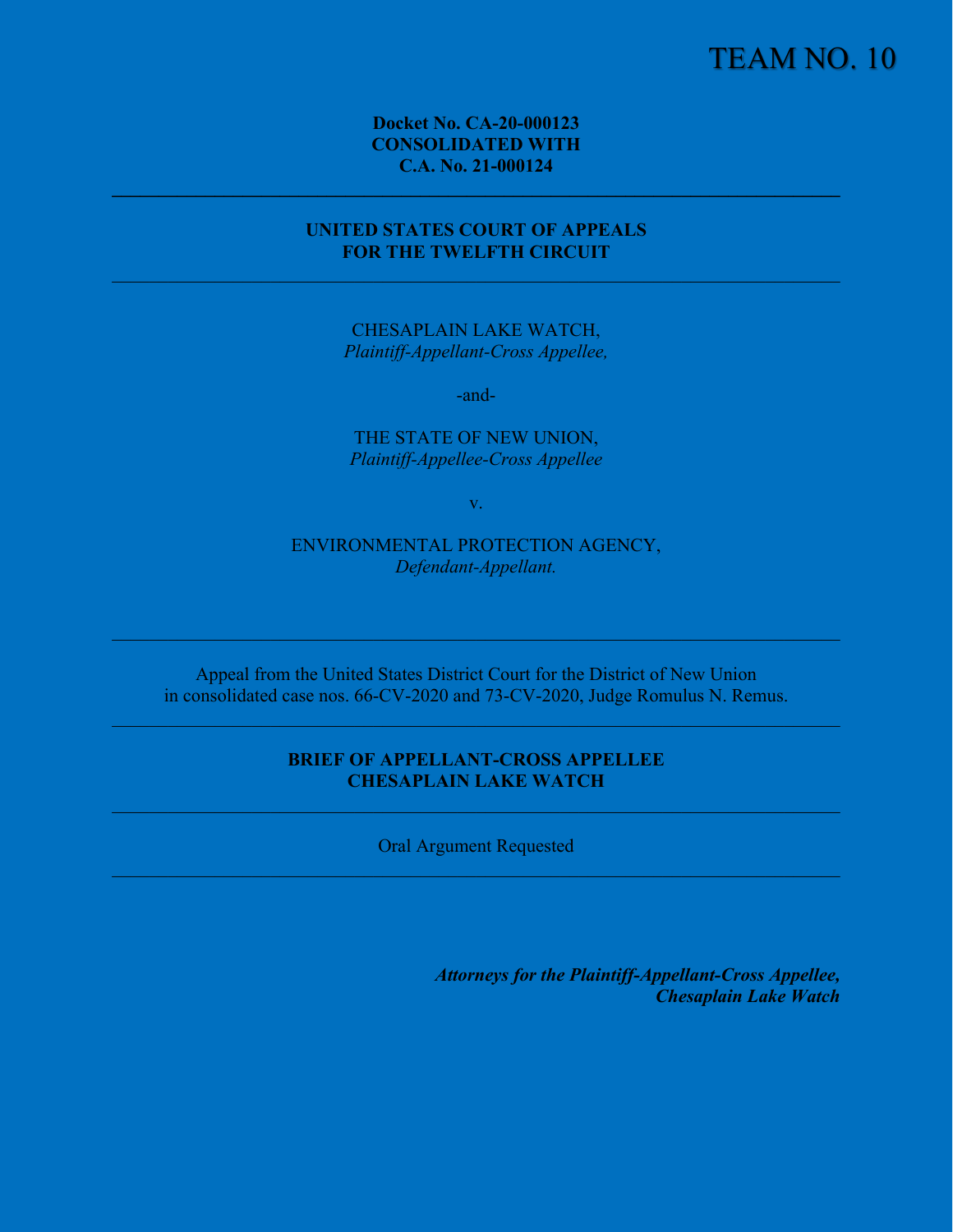# **TABLE OF CONTENTS**

| I.                                                                                                                                                                                             |
|------------------------------------------------------------------------------------------------------------------------------------------------------------------------------------------------|
| A. The EPA's act constitutes a final agency action because it marks<br>the consummation of an agency's act that confers rights and                                                             |
| B. EPA's separate actions that are related to the Lake Chesaplain                                                                                                                              |
| C. The EPA's Action Creates a Direct and Immediate Hardship on<br>CLW and New Union Because it Places Serious Penalties that<br>Result in Plaintiff's Uncertainty-Induced Behavior for Fear of |
| EPA Validly Rejected the New Union Chesaplain Watershed<br>II.<br>Phosphorous TMDL Because the TMDL Failed to Include<br>Separate Load Allocations and Wasteload Allocations17                 |
| A. Congress Did Not Foreclose EPA's Interpretation of the Word                                                                                                                                 |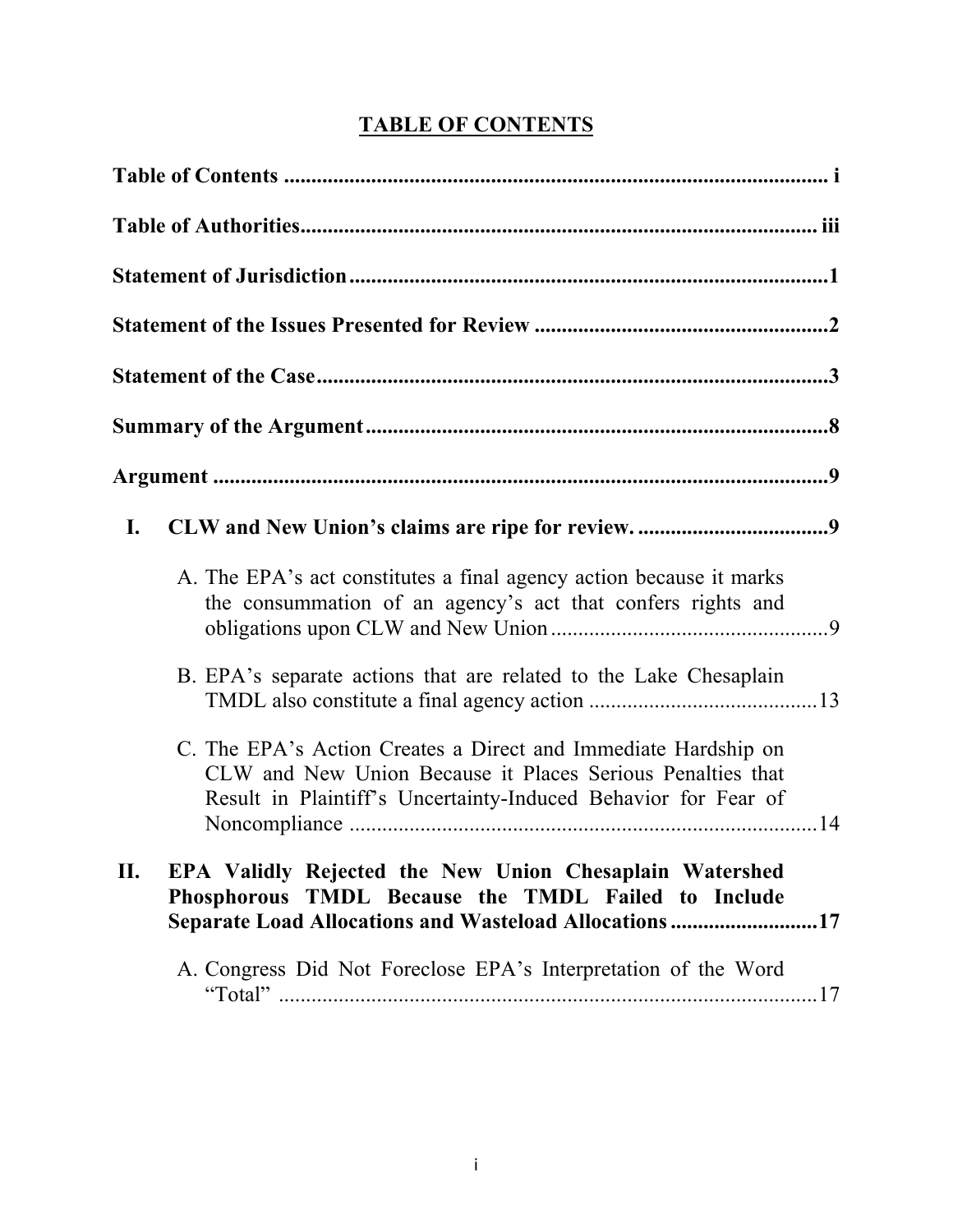| Ш.  | EPA's Adoption of the Phased Annual TMDL that Would Not<br>Meet Water Quality Standards for Five Years was Invalid22                                                                                                                                                               |     |
|-----|------------------------------------------------------------------------------------------------------------------------------------------------------------------------------------------------------------------------------------------------------------------------------------|-----|
|     | A. Congress Unambiguously Foreclosed EPA's Interpretation of                                                                                                                                                                                                                       | 23  |
|     |                                                                                                                                                                                                                                                                                    |     |
| IV. | <b>EPA Reasonably Administers the Clean Water Act by Requiring</b><br><b>States to Provide Reasonable Assurances that Nonpoint Sources</b><br>can Implement Best Management Practices (BMPs) to Decrease<br><b>Their Load Allocations Before Granting Less Stringent Wasteload</b> | .27 |
|     | A. EPA's Regulation, Which Clearly Requires Reasonable                                                                                                                                                                                                                             |     |
|     | B. EPA's Reasonable Assurances Standard was Issued Pursuant to<br>Congressional Authority and in a Manner that Deserves Deference<br>30                                                                                                                                            |     |
|     |                                                                                                                                                                                                                                                                                    | 34  |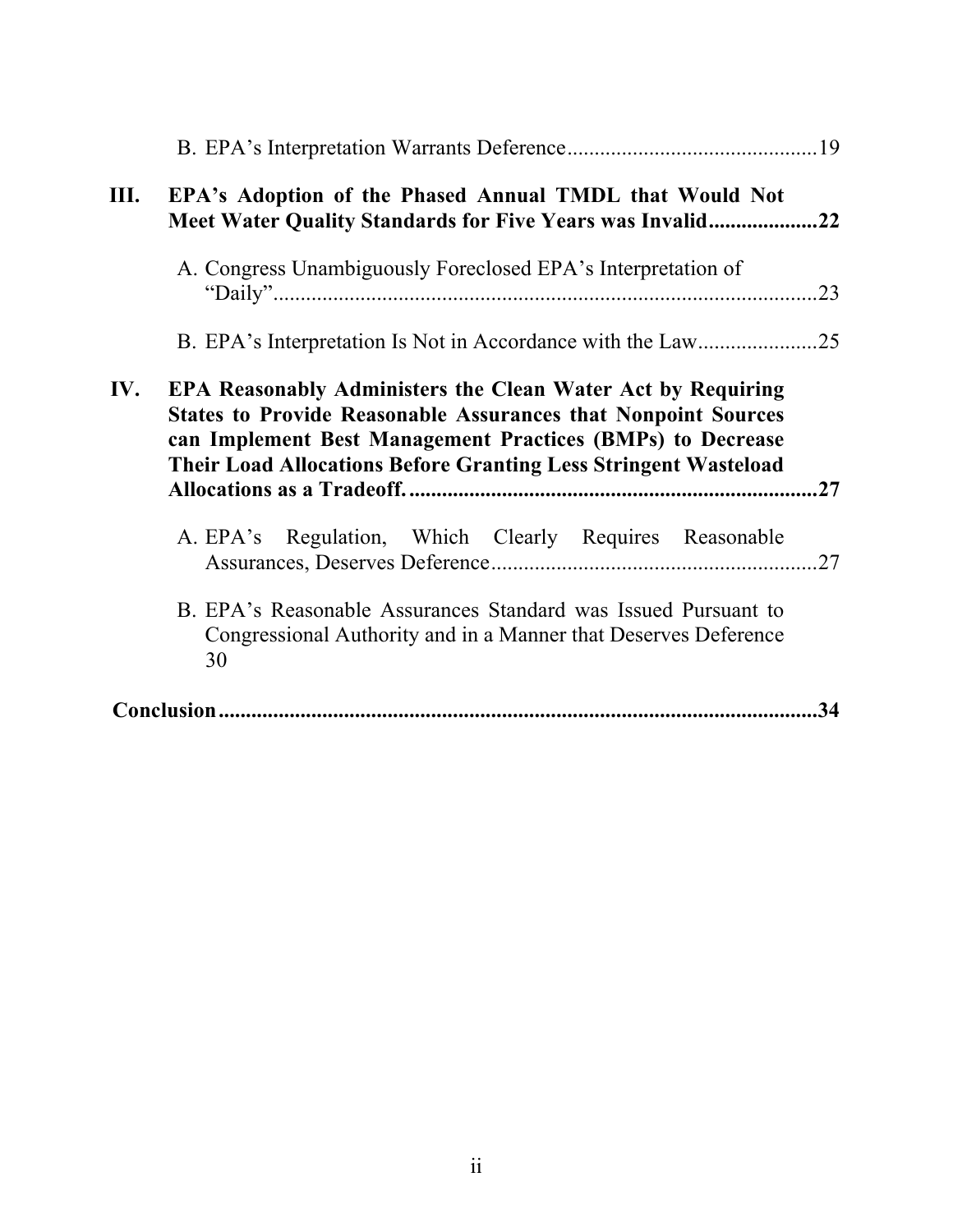# **TABLE OF AUTHORITIES**

## **Cases**

| Abbott Lab'ys v. Gardner,                             |  |
|-------------------------------------------------------|--|
|                                                       |  |
| Am. Farm Bureau Fed'n v. EPA,                         |  |
|                                                       |  |
| Anacostia Riverkeeper, Inc. v. Wheeler,               |  |
|                                                       |  |
| Arkansas v. Oklahoma,                                 |  |
|                                                       |  |
| Auer v. Robbins,                                      |  |
|                                                       |  |
| Barrick Goldstrike Mines, Inc. v. Browner,            |  |
|                                                       |  |
| Bennett v. Spear,                                     |  |
|                                                       |  |
| Blanchette v. Conn. Gen. Ins. Coops.,                 |  |
|                                                       |  |
| Bowen v. Georgetown Univ. Hosp.,                      |  |
|                                                       |  |
| Bravos v. Green,                                      |  |
|                                                       |  |
| Bullard v. Blue Hills Bank,                           |  |
|                                                       |  |
| Chevron U.S.A., Inc. v. Nat. Res. Def. Council, Inc., |  |
|                                                       |  |
| Ciba-Geigy Corp. v. EPA,                              |  |
|                                                       |  |
| City of Arcadia v. EPA,                               |  |
|                                                       |  |
| City of Arlington v. F.C.C.,                          |  |
|                                                       |  |
| City of Kennett v. EPA,                               |  |
|                                                       |  |
| Conservation L. Found. v. EPA,                        |  |
|                                                       |  |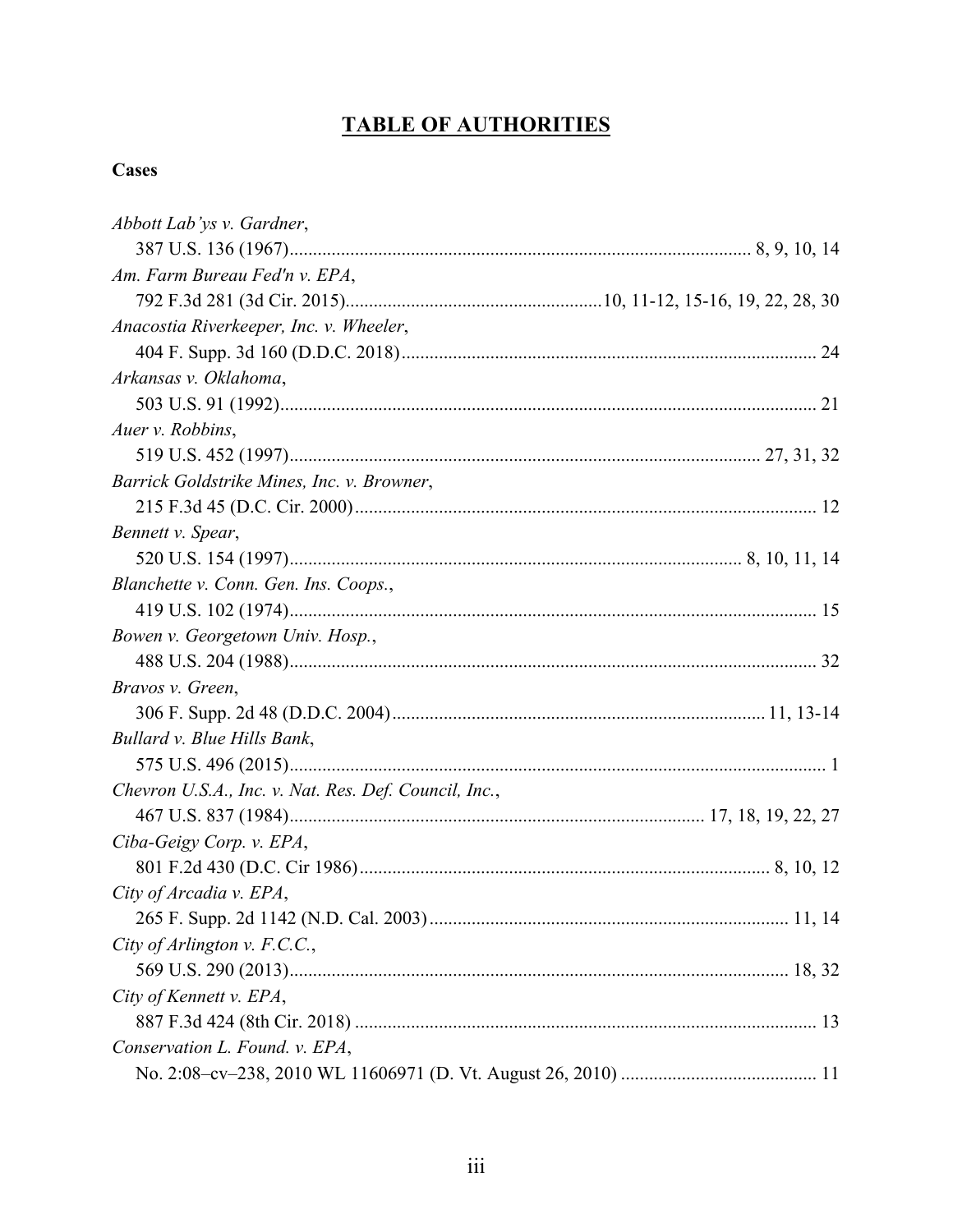| Cty. of Maui v. Hawaii Wildlife Fund,                      |  |
|------------------------------------------------------------|--|
|                                                            |  |
| E.I. DuPont de Nemours & Co. v. Train,,                    |  |
|                                                            |  |
| Entergy Corp. v. Riverkeeper, Inc.,                        |  |
|                                                            |  |
| F.C.C. v. Fox Television Stations, Inc.,                   |  |
|                                                            |  |
| FDA v. Brown & Williamson Tobacco Corp,                    |  |
|                                                            |  |
| Food & Water Watch v. EPA,                                 |  |
|                                                            |  |
| Friends of Earth, Inc. v. EPA,                             |  |
|                                                            |  |
| Friends of Wild Swan v. EPA,                               |  |
|                                                            |  |
| Gross v. FBL Financial Servs., Inc.,                       |  |
|                                                            |  |
| Iowa League of Cities v. EPA,                              |  |
|                                                            |  |
| King v. Burwell,                                           |  |
|                                                            |  |
| Kisor v. Wilkie,                                           |  |
|                                                            |  |
| Lopez v. Davis,                                            |  |
|                                                            |  |
| Milner v. Dep't of Navy,                                   |  |
|                                                            |  |
| Nat. Res. Def. Council, Inc. v. EPA,                       |  |
|                                                            |  |
| Nat. Res. Def. Council, Inc. v. Muszynski,                 |  |
|                                                            |  |
| Nat'l Ass'n of Mfrs. v. Dept. of Def.,                     |  |
|                                                            |  |
| Nat'l Cable & Telecomm. Ass'n. v. Brand X Internet Servs., |  |
|                                                            |  |
| Nat'l Pork Producers Council v. EPA,                       |  |
|                                                            |  |
|                                                            |  |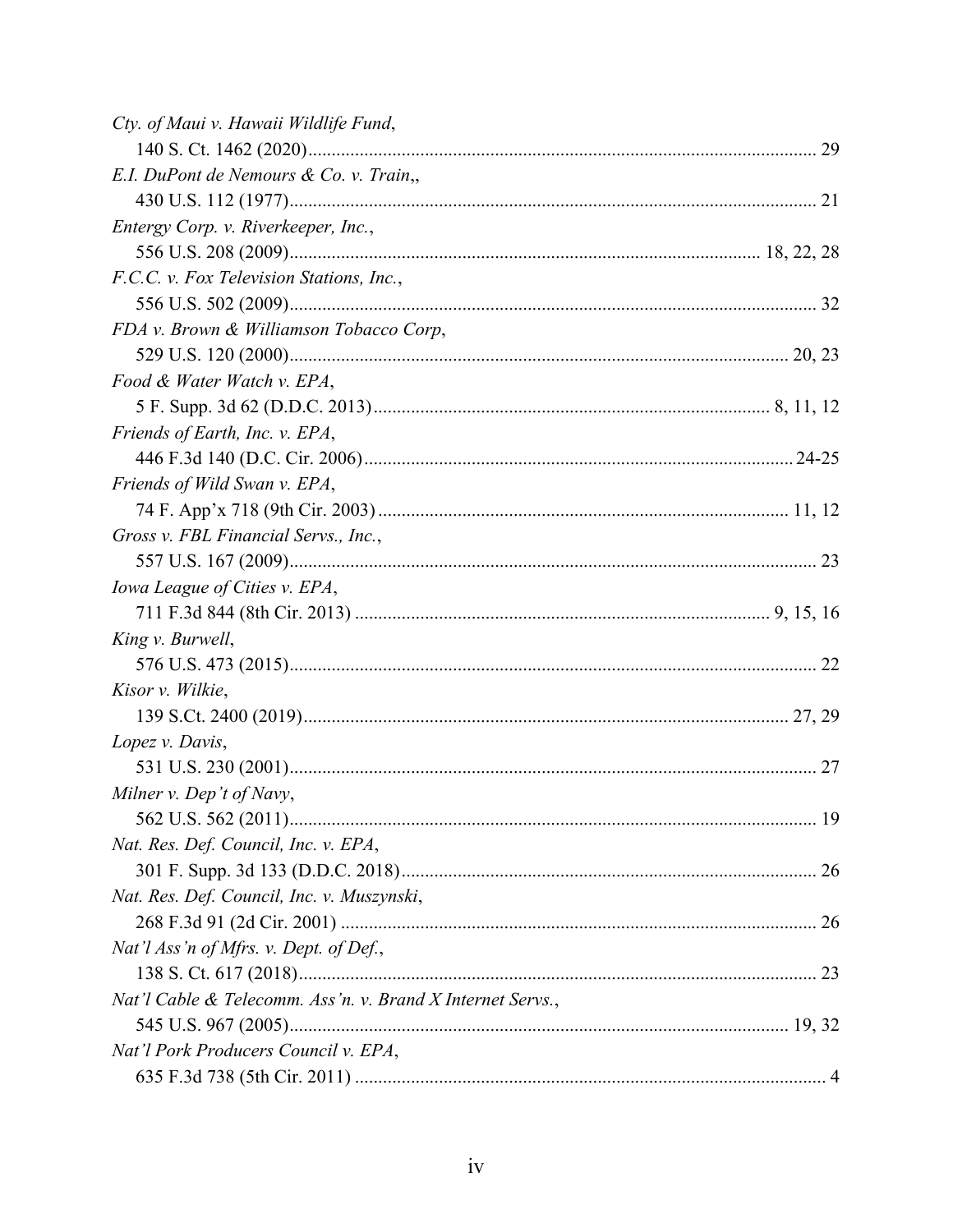| New York v. EPA,                                                        |  |
|-------------------------------------------------------------------------|--|
|                                                                         |  |
| Ohio Forestry Ass'n, Inc. v. Sierra Club,                               |  |
|                                                                         |  |
| Port of Boston Mar. Terminal Ass'n v. Rederiaktiebolaget Transatlantic, |  |
|                                                                         |  |
| Pronsolino v. Nastri,                                                   |  |
|                                                                         |  |
| Rust v. Sullivan,                                                       |  |
|                                                                         |  |
| Sackett v. EPA,                                                         |  |
|                                                                         |  |
| Scott v. City of Hammond,                                               |  |
|                                                                         |  |
| Skidmore v. Swift & Co.,                                                |  |
|                                                                         |  |
| Smiley v. Citibank (S.D.), N.A.,                                        |  |
|                                                                         |  |
| State Farm Mut. Auto. Ins. Co. v. Dole,                                 |  |
|                                                                         |  |
| Transport Robert (1973) LTEE v. U.S. Immigr. & Naturalization Serv.,    |  |
|                                                                         |  |
| TRW Inc. v. Andrews,                                                    |  |
|                                                                         |  |
| U.S. Nat'l Bank of Oregon v. Indep. Ins. Agents of Am., Inc.,           |  |
|                                                                         |  |
| United States v. Haggar Apparel Co.,                                    |  |
|                                                                         |  |
| United States v. Mead Corp.,                                            |  |
|                                                                         |  |

## **Statutes and Regulations**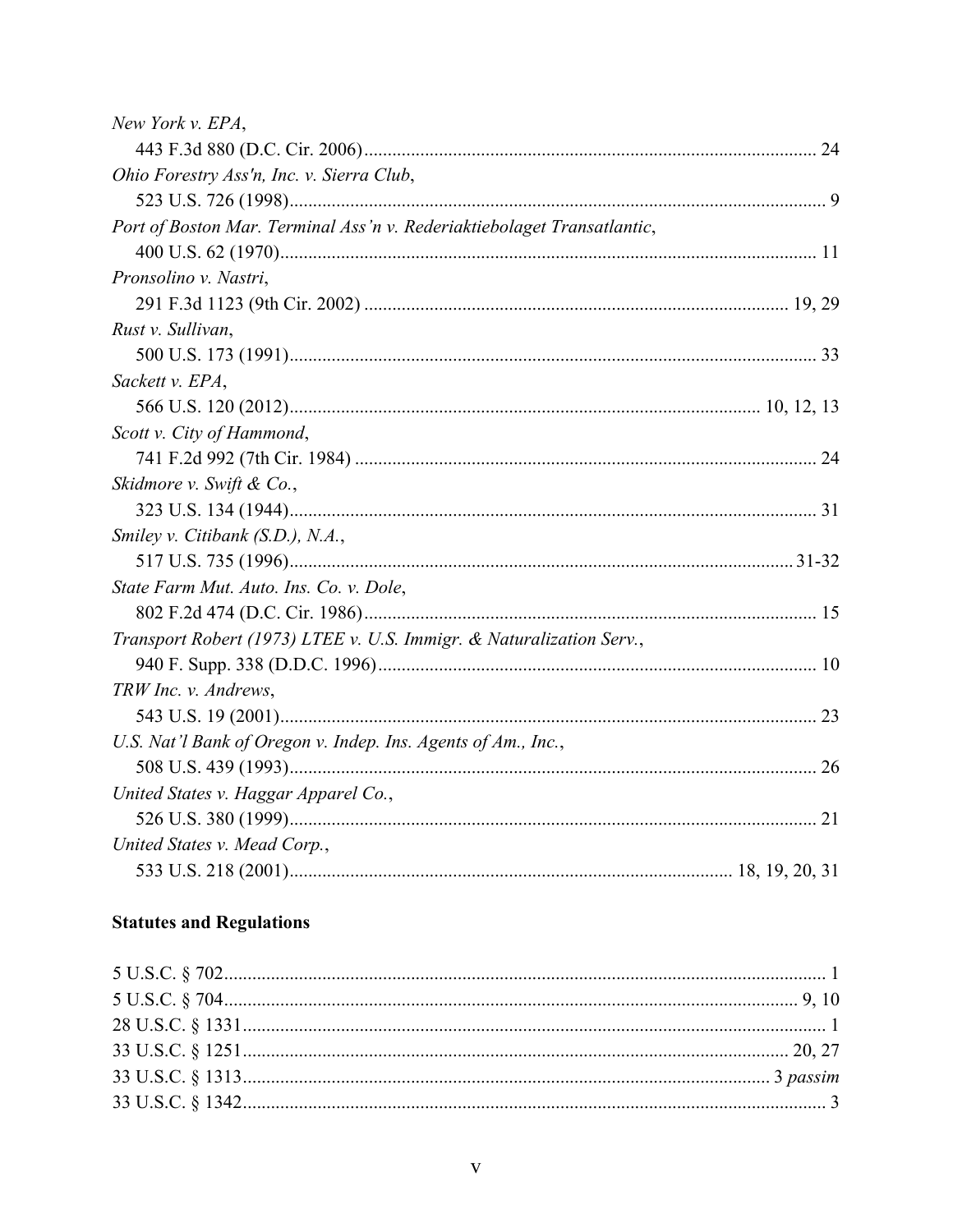| EPA, Treatment of Indian Tribes in a Similar Manner as States for Purposes of Section 303(d) of |  |
|-------------------------------------------------------------------------------------------------|--|
| the Clean Water Act,                                                                            |  |
|                                                                                                 |  |
| EPA, Water Quality Planning and Management,                                                     |  |
|                                                                                                 |  |

## **Other Materials**

| Brief for Amici Curiae Law Professors, Craig N. Johnston, et al., Am. Farm Bureau Fed'n v.   |
|----------------------------------------------------------------------------------------------|
|                                                                                              |
| Brief for Amici Curiae Nat'l Parks Conserv. Ass'n, et al., Am. Farm Bureau Fed'n v. EPA, 792 |
|                                                                                              |
| Dictionary Entry for Daily, MERRIAM-WEBSTER (Nov. 21, 2021),                                 |
|                                                                                              |
| EPA, CHESAPEAKE BAY TMDL, SECTION 7: REASONABLE ASSURANCE AND ACCOUNTABILITY                 |
|                                                                                              |
| EPA, GUIDANCE FOR WATER QUALITY-BASED DECISIONS: THE TMDL PROCESS                            |
|                                                                                              |
| EPA, GUIDELINES FOR REVIEWING TMDLS UNDER EXISTING REGULATIONS ISSUED IN 1992                |
|                                                                                              |
| EPA OFFICE OF INSPECTOR GENERAL, TOTAL MAXIMUM DAILY LOAD PROGRAM NEEDS BETTER               |
| DATA AND MEASURES TO DEMONSTRATE ENVIRONMENTAL RESULTS, REPORT NO. 2007-P-00036              |
|                                                                                              |
| Memorandum from Bob Perciasepe, EPA Assistant Administrator, "New Policies for               |
|                                                                                              |
|                                                                                              |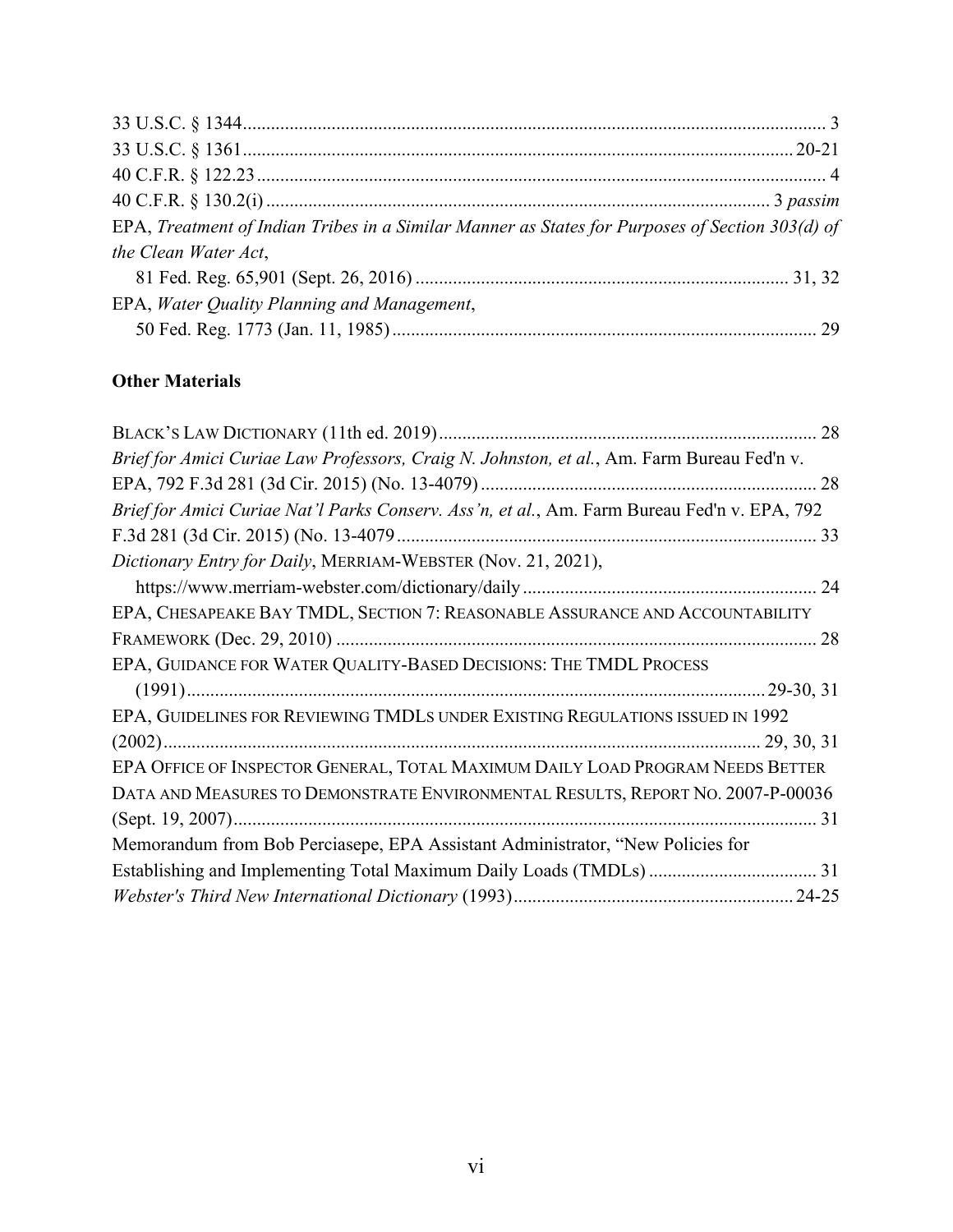### **JURISDICTIONAL STATEMENT**

Chesaplain Lake Watch, Inc. (CLW) appeals from an Opinion and Order entered August 15, 2021, which disposed of all party claims for CLW, Plaintiff-Cross Appellee State of New Union (New Union), and Defendant-Appellant Environmental Protection Agency (EPA) by the Honorable Judge Remus in the United States District Court for the District of New Union from the consolidated actions No. 66-CV-2020 and 73-CV-2020. The district court had subject-matter jurisdiction pursuant to the citizen-suit provision of the Administrative Procedure Act, 5 U.S.C. § 702, and the federal question doctrine, 28 U.S.C. § 1331. CLW, New Union, and EPA all filed timely Notices of Appeal pursuant to Fed. R. App. P. 4. This Court has jurisdiction over this appeal under 28 U.S.C. § 1291, which provides that "the court of appeals shall have jurisdiction of appeals from all final decisions of the district courts of the United States." *See Bullard v. Blue Hills Bank*, 575 U.S. 496, 506 (2015) (acknowledging that an order granting summary judgment is a final, appealable decision).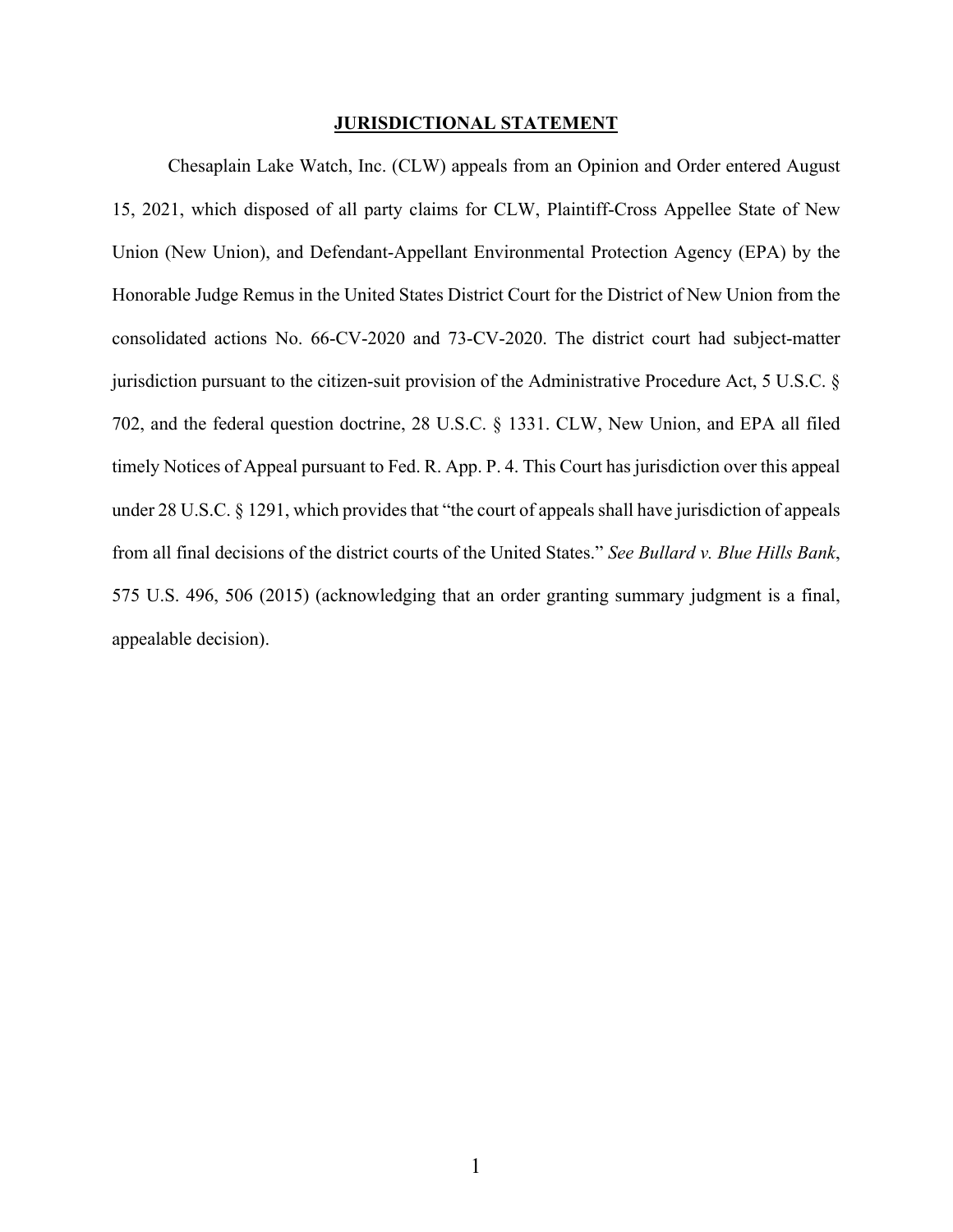### **STATEMENT OF ISSUES PRESENTED FOR REVIEW**

- 1. Whether EPA's rejection of a proposed TMDL, adoption of another TMDL, and subsequent adoption of an implementation plan for Lake Chesaplain, in combination with the agency's independent act of filing within its own records all scientific reports and public comments related to the Lake Chesaplain TMDL, constitute a single final agency action that is ripe for judicial review?
- 2. Whether EPA's interpretation that a total maximum daily load must include separate allocations for point and nonpoint sources is reasonable, given that total is not a defined term within the Clean Water Act.
- 3. Whether the plain meaning of the word daily unambiguously forecloses EPA's interpretation that a total maximum daily load can be expressed in annual terms.
- 4. Whether the Clean Water Act's mandate that a total maximum daily load be set at a level necessary to achieve water quality standards forecloses EPA's interpretation that it can adopt a TMDL that fails to meet water quality standards until five years after its adoption.
- 5. Whether EPA may adopt less stringent point source pollution reductions and more stringent nonpoint source pollution reductions in the absence of reasonable assurances that the nonpoint sources can actually decrease their daily loadings.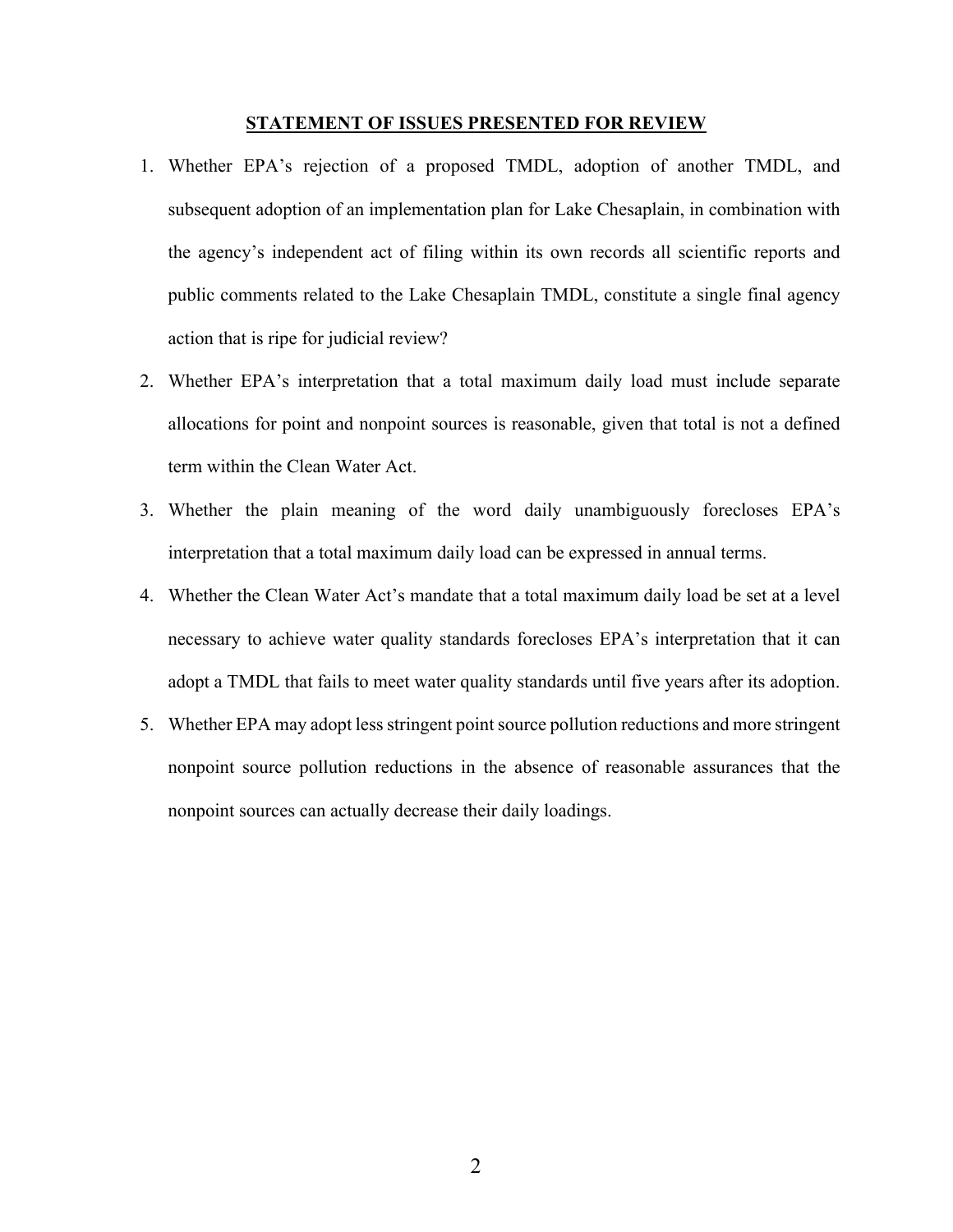#### **STATEMENT OF THE CASE**

### **A. The Clean Water Act**

The Clean Water Act establishes a comprehensive framework for regulating pollution in waters of the United States. 33 U.S.C. §§ 1313, 1342, 1344. Under a scheme of "cooperative federalism," Congress delegated authority to EPA to oversee state implementation of effluent limitations for the state's waters, permitting EPA to take control of the process if the state's regulation is inadequate. *See* 33 U.S.C. § 1313. To reach the EPA's desired water quality standards, point sources receive individual numerical permit limits, but nonpoint sources lay outside the direct regulation of the permit program. R. at 5.

As part of this scheme, the Clean Water Act first directs states to adopt water quality standards (WQS) for their subjected waters. 33 U.S.C. § 1313(a). After establishing WQS, states must assess each waterbody to determine if the waterbody meets the applicable WQS with only general point source effluent limitations. *See* 33 U.S.C. § 1313(d). If a water body fails to meet the WQS, it is deemed impaired, and the state must develop a Total Maximum Daily Load (TMDL) for the impaired water's pollutants "at a level necessary to implement the applicable water quality standards." 33 U.S.C. § 1313(d)(1)(C).

EPA defines a TMDL as "the sum of individual [wasteload allocations (WLAs)] for point sources and [load allocations (LAs)] for nonpoint sources and natural background." 40 C.F.R. § 130.2(i). In its TMDL submission, a state must establish a water's total maximum level of pollutant loading for permitted point sources, while simultaneously accounting for additional pollutants from non-permitted nonpoint sources. *Id.* And if a state can implement Best Management Practices (BMPs) to make more stringent LAs practicable, the state may take credit for nonpoint source pollution reductions and enforce less stringent WLAs for point sources. *Id*.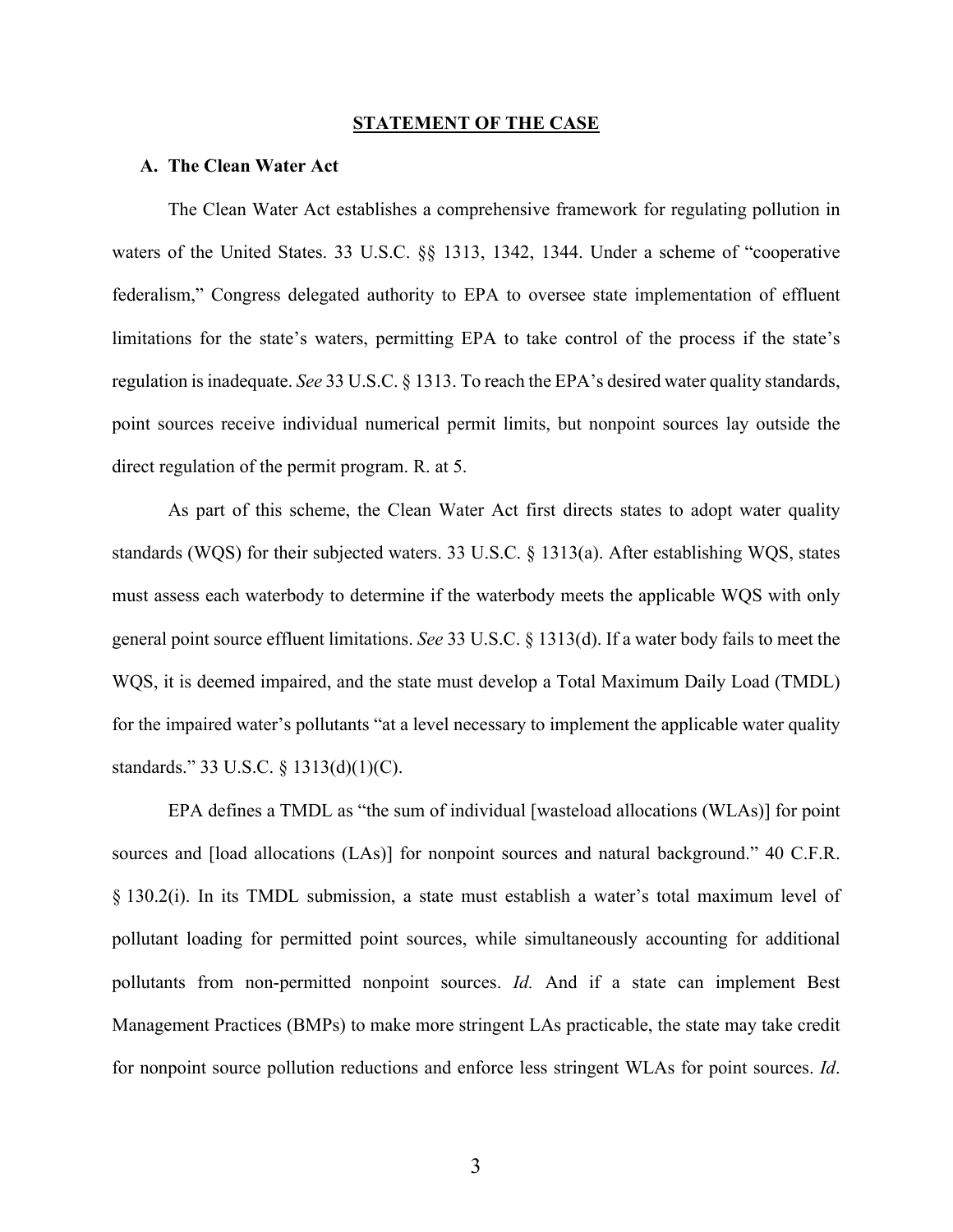However, if a state fails to act on any part of the permitting process—or if EPA disapproves of the state's suggested action—EPA must create its own corresponding WQS, list of impaired waterbodies, and/or TMDLs for the state to implement. *See* 33 U.S.C. § 1313(c)(3), (d)(2).

#### **B. Decline of Lake Chesaplain Water Quality**

This current litigation concerns the declining water quality of New Union's former tourist oasis, Lake Chesaplain. Beginning in the 1990s, Lake Chesaplain saw an increase in phosphorus discharges from both point and nonpoint sources, including a sewage treatment plant operated by Chesaplain Mills, "ten large-scale hog production facilities," and a large-scale slaughterhouse. R. at 7. Increased residential developments along Lake Chesaplain also necessitated the installment of a septic system that discharges into the lake. R. at 7. While the sewage treatment plant and slaughterhouse obtained permits to limit discharges, the septic system and hog farms remained unregulated as "non-discharging" point sources, despite their "substantial phosphorus loadings." *See* 40 C.F.R. § 122.23; *see generally Nat'l Pork Producers Council v. EPA*, 635 F.3d 738 (5th Cir. 2011); R. at 7, 9. Today, Lake Chesaplain is a cesspool that is unsuitable for swimming, fishing, or boating. R. at 7.

In 2014, as a response to Lake Chesaplain's declining water quality, the New Union Division of Fisheries and Environmental Control (DOFEC) adopted a 0.014 mg/l WQS for phosphorous in Lake Chesaplain and listed the lake as an impaired waterbody. R. at 8. Two years later, DOFEC established a new TMDL for phosphorous in the lake, set at 120 metric tons (mt) annually to reach the 0.014 mg/l WQS necessary for a healthy ecosystem. R. at 8. DOFEC's goals for implementation included a phased reduction of 35% in phosphorus discharges over five years that would be implemented through permits for point source discharges and BMPs for nonpoint sources. R. at 9. However, DOFEC faced backlash over these "expensive" compliance costs, and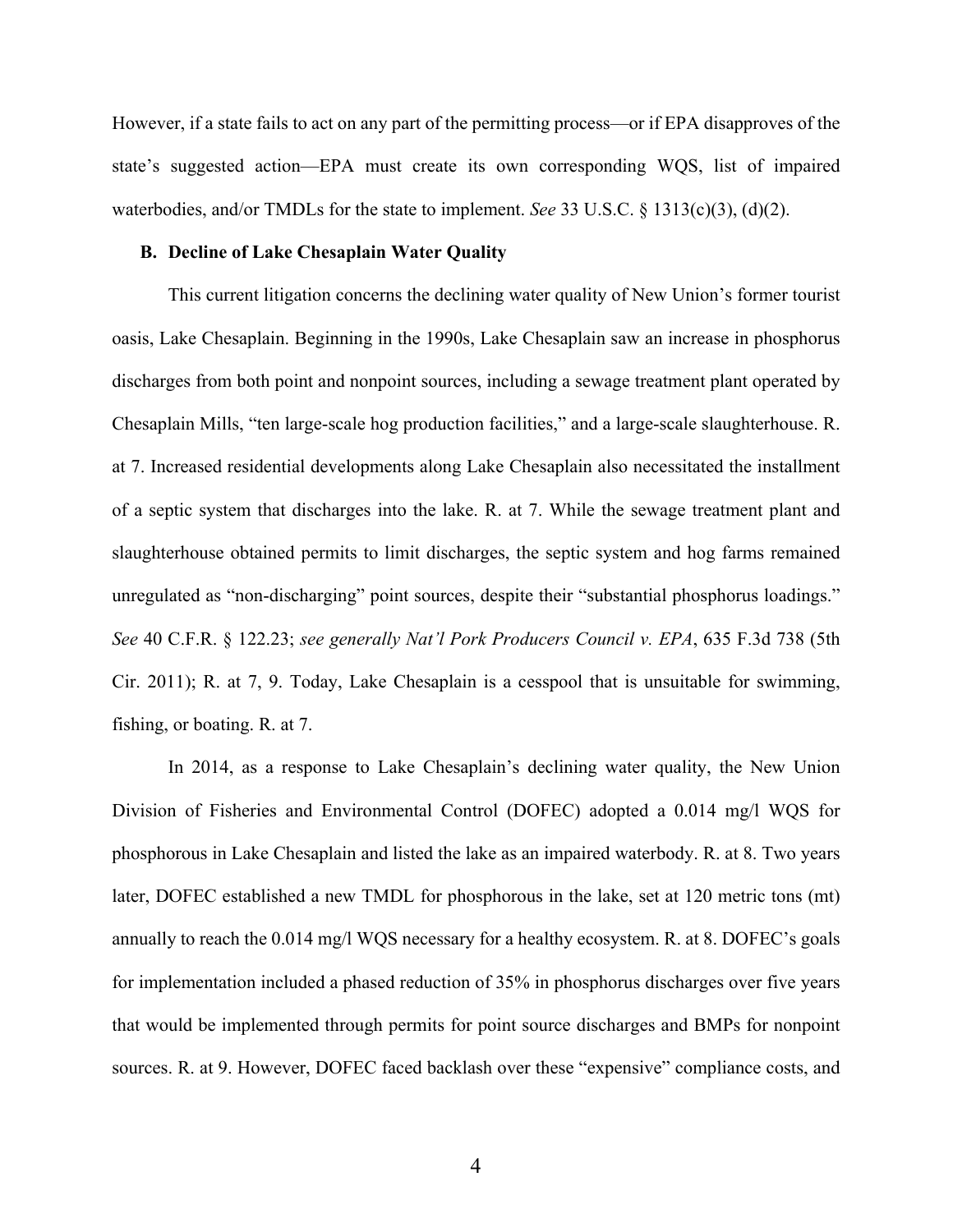New Union subsequently backed away from these stringent controls . R. at 9. DOFEC now awaits administrative hearings with the slaughterhouse and Chesaplain Mills to discuss the hardships of implementing these BMPs. R. at 9-10. In the meantime, both facilities continue to operate on expired NPDES permits, and New Union has neglected to implement BMPs to reduce phosphorous pollution from nonpoint sources. R. at 10.

Prior to the eventual adoption of the TMDL at issue, CLW argued that DOFEC's proposed changes were "insufficient to achieve a 35% reduction in nonpoint phosphorus inputs," and the reduction suggestions did not take the statutorily required form of a "daily limit based on the scientific calculation without a phased implementation." R. at 9-10. Nevertheless, DOFEC adopted a TMDL for phosphorous in July 2018 that consisted only of a 120 mt annual maximum, without any wasteload allocations or load allocations. R. at 10. Pursuant to  $\S 303(d)(2)$  of the Clean Water Act, EPA rejected the July 2018 TMDL, and in May 2019, EPA adopted the original TMDL consisting of a 35% reduction of annual phosphorus over five years. R. at 10. EPA subsequently compiled the phased point source limits and BMP measures into an official Chesaplain Watershed Implementation Plan (CWIP), which EPA recorded, along with the "entire record of scientific reports and public comments." R. at 10.

#### **C. Proceedings Below**

New Union commenced its suit on January 14, 2020, less than a year after the EPA adopted the original DOFEC TMDL and incorporated these measures into the CWIP. R. at 10. Then, on February 15, 2020, CLW filed its own suit. R. at 10-11. Since both suits arose under the APA, the district court granted unopposed motions to consolidate the two actions on March 22, 2020. R. at 10. Subsequently, EPA lodged the administrative record with the court on July 1, 2020. R. at 10.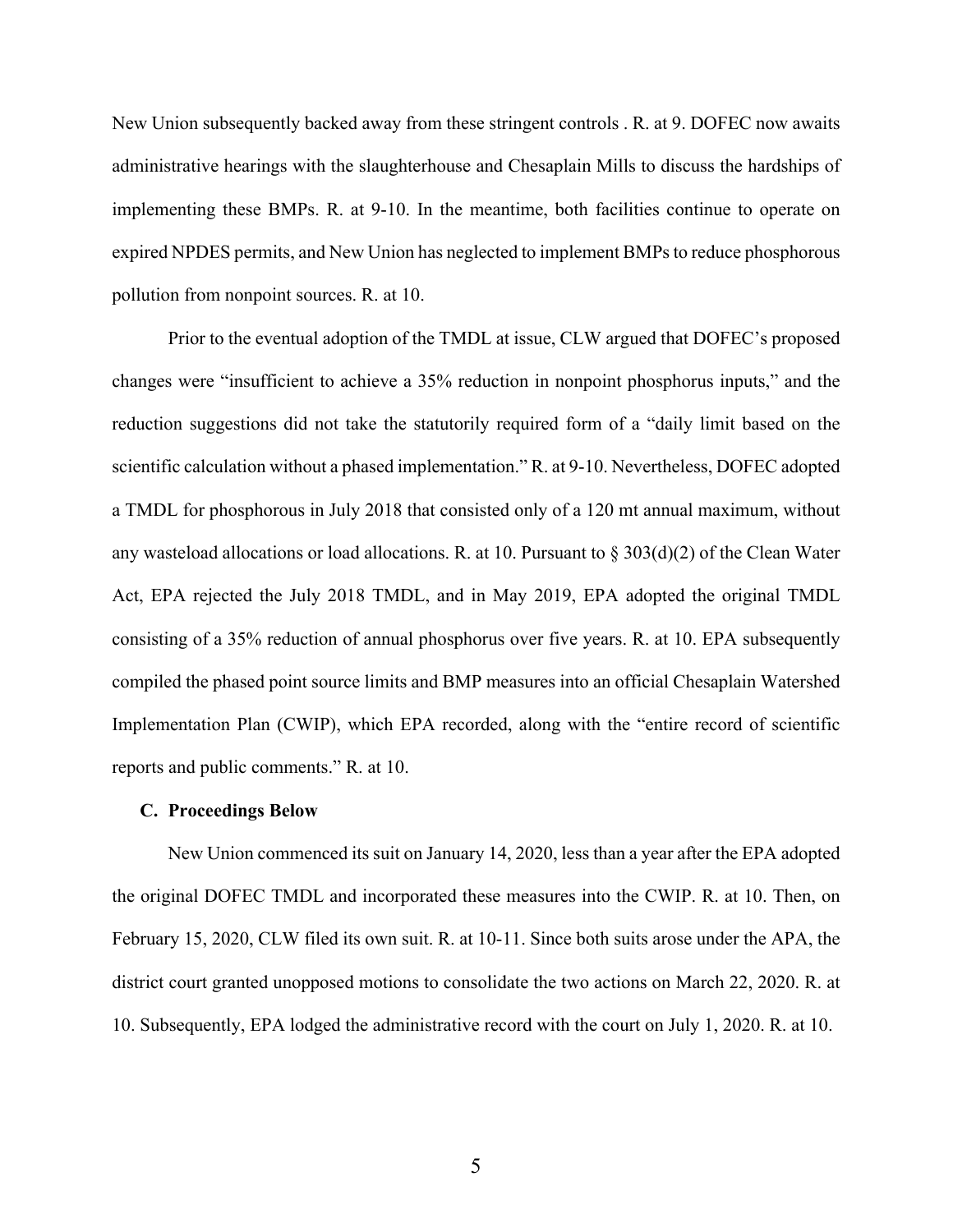All three parties then filed cross-motions for summary judgement. R. at 5. New Union argued that its phosphorous TMDL consisting of the 120mt/year total loading capacity satisfied the requirements for a valid TMDL, and New Union additionally argued that EPA's regulation that requires a TMDL to include separate pollution allocations among point, nonpoint, and natural sources runs contrary to law. (R. at 11). CLW argued that EPA impermissibly adopted the original DOFEC TMDL in the absence of reasonable assurances that the required WQS would be met, and CLW further argued that EPA's adoption of the TMDL was arbitrary and capricious because the final Lake Chesaplain TMDL was expressed as a five-year phased implementation, rather than the statutorily required daily limit on pollutant loadings. R. at 11. EPA sought to dismiss the plaintiffs' claims on the merits, arguing that the Lake Chesaplain TMDL and CWIP are consistent with the requirements of the Clean Water Act, and additionally on procedural grounds, arguing that neither claim was ripe for review. R. at 11.

Even though New Union has not incorporated the adopted TMDL into any permits, the court found all the necessary facts were sufficiently developed to make the issue ripe for review. R. at 12. Next, the court held that EPA's interpretation that a TMDL must have separate WLAs and LAs runs contrary to the plain language of the Clean Water Act and that EPA's implementing regulation, 40 C.F.R. § 130.2(i), is contrary to law. R. at 13. Thus, the court granted summary judgement for New Union on this issue, finding that EPA's rejection of the 120 mt annual maximum TMLD was based on an invalid reading of the Act. R. at 14.

The district court then found EPA's implementation of a phased percentage reduction in phosphorus loadings contradicted the plain meaning of the phrase "total maximum daily load," since the "clear intent" of  $\S 303(d)$  did not contemplate a loading standard that would take five years to implement. R. at 15. Finally, the court found that EPA's reasonable assurances standard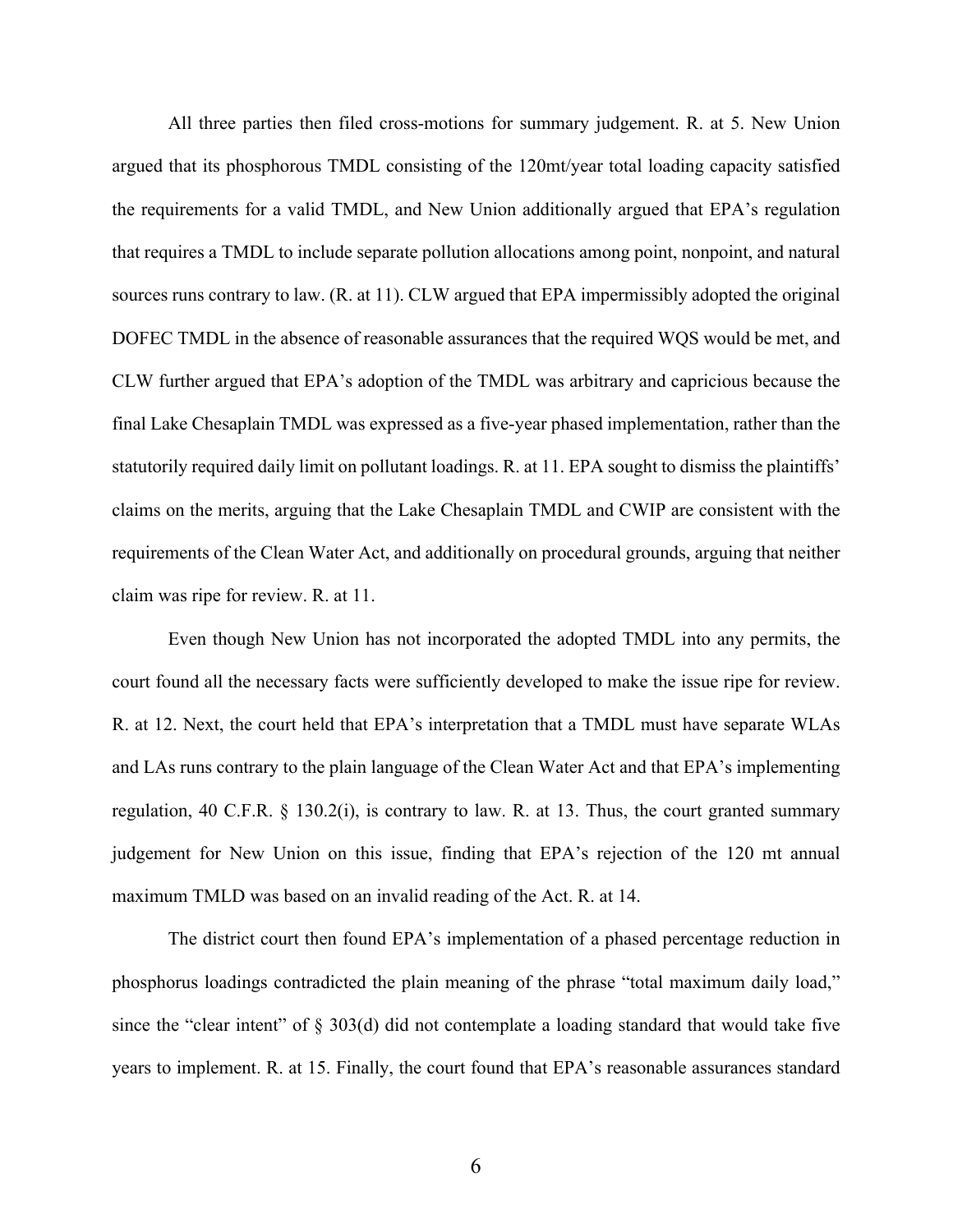deserves no deference and does not control EPA's decision to tradeoff loading allocations between point and nonpoint sources in the absence of reasonable assurances that BMPs for nonpoint sources are practicable. R. at 16.

This appeal followed.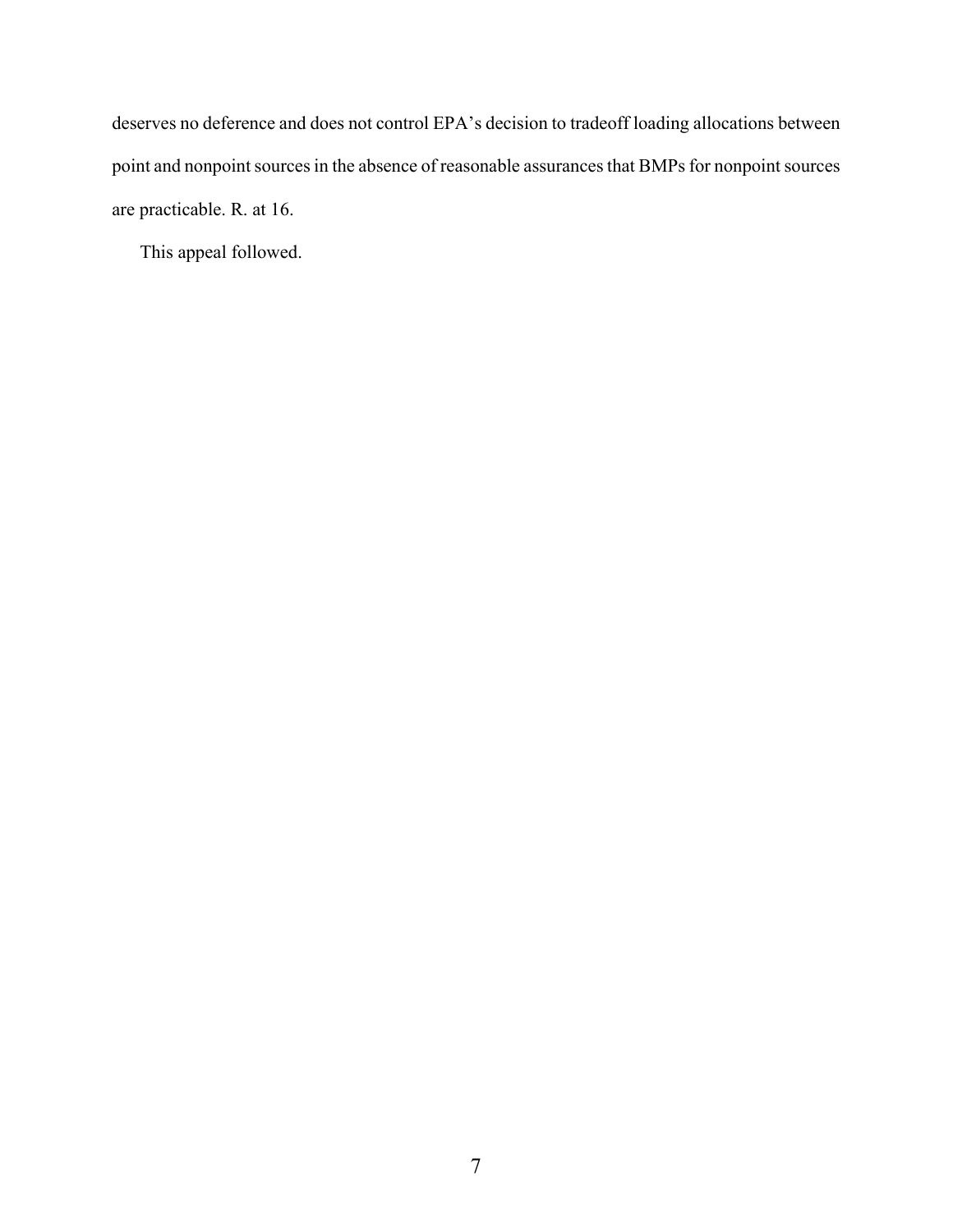#### **SUMMARY OF ARGUMENT**

*First*, the Lake Chesaplain TMDL and EPA's subsequent recordation of all reports is ripe for review because it meets the fitness and hardship prongs. *Abbott Lab'ys v. Gardner*, 387 U.S. 136, 149 (1967). The final Lake Chesaplain TMDL constitutes a final agency action "in itself" because it constitutes the "consummation" of EPA's decisionmaking process, and EPA's other actions also constitute a final action. *Food & Water Watch v. EPA*, 5 F. Supp. 3d 62, 82 n.16 (D.D.C. 2013); *Bennett v. Spear*, 520 U.S. 154, 177-78 (1997); *Ciba-Geigy Corp. v. EPA*, 801 F.2d 430, 436 (D.C. Cir 1986).

*Second*, EPA's rejection of New Union's proposed TMDL was valid because the TMDL failed to include separate allocations for point and nonpoint sources, in violation of 40 C.F.R. 130.2(i).

*Third*, EPA's adoption of a phased-annual TMDL that did not meet water quality standards for five years was arbitrary and capricious and contrary to the plain meaning of the word "daily," as the term is only susceptible to a single interpretation.

*Finally*, EPA's decision to award offset credits for nonpoint source reductions without reasonable assurances that nonpoint source controls would be implemented was arbitrary and capricious. The reasonable assurances standard reflects EPA's attempt to eliminate ambiguity created by use of the term "practicable," and the standard otherwsaie deserves defernece. *See Am. Farm Bureau Fed'n v. EPA*, 792 F.3d 281, 300 (3d Cir. 2015). In contrast, EPA's recent determination that it can award offset credits for nonpoint source reductions based on suggested nonpoint source controls does not reflect a reasonable construction of the statute and merits no deference.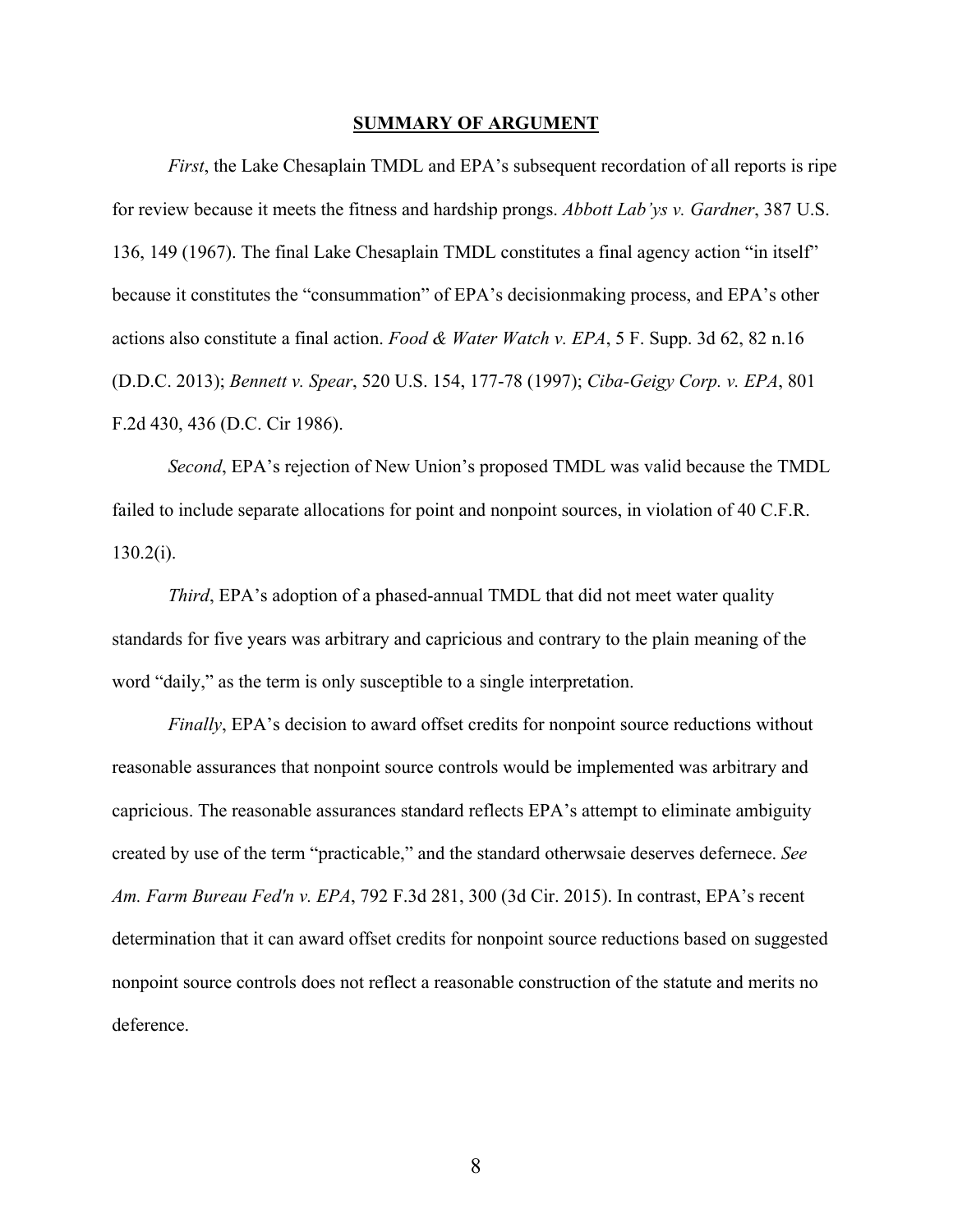#### **ARGUMENT**

### **I. CLW and New Union's claims are ripe for review.**

EPA's action is ripe for judicial review because it constituted a final agency action pursuant to 5 U.S.C. § 704 and imposed an immediate hardship on CLW and New Union that requires court intervention. The ripeness doctrine protects administrative agencies from premature judicial interference with their actions unless a court finds an immediate issue that leaves a concrete effect on the challenging parties. *Abbott Lab'ys v. Gardner*, 387 U.S. 136, 148-49, 152 (1967). To determine whether an administrative action is ripe, a court must evaluate both the "fitness of the issues for judicial decision and the hardship to the parties of withholding court consideration." *Id.*  at 149. Following its decision in *Abbott Laboratories v. Gardner*, 387 U.S. 136 (1967), the Supreme Court elaborated on this two-pronged analysis by noting the fitness prong evaluates whether "judicial intervention inappropriately interferes with future administrative actions" and whether there is "no benefit for further factual development of the issue." *Ohio Forestry Ass'n, Inc. v. Sierra Club*, 523 U.S. 726, 733 (1998).

In the present case, both prongs weigh substantially in CLW and New Union's favor, and this Court should, according, hold that issues before it are ripe for review.

## **A. EPA's adoption of the original DOFEC TMDL constitutes a final agency action because it marks the consummation of an agency's act that confers rights and obligations upon CLW and New Union.**

The first consideration of the ripeness doctrine tests whether an issue is "fit" for judicial consideration. *Abbott Lab'ys*, 387 U.S. at 149. The crux of the fitness prong "rests primarily on whether a case would benefit from further factual development" and "whether judicial intervention would inappropriately interfere with further administrative actions." *Iowa League of Cities v. EPA*, 711 F.3d 844, 867 (8th Cir. 2013); *Ohio Forestry Ass'n, Inc.*, 523 U.S. at 733. Under this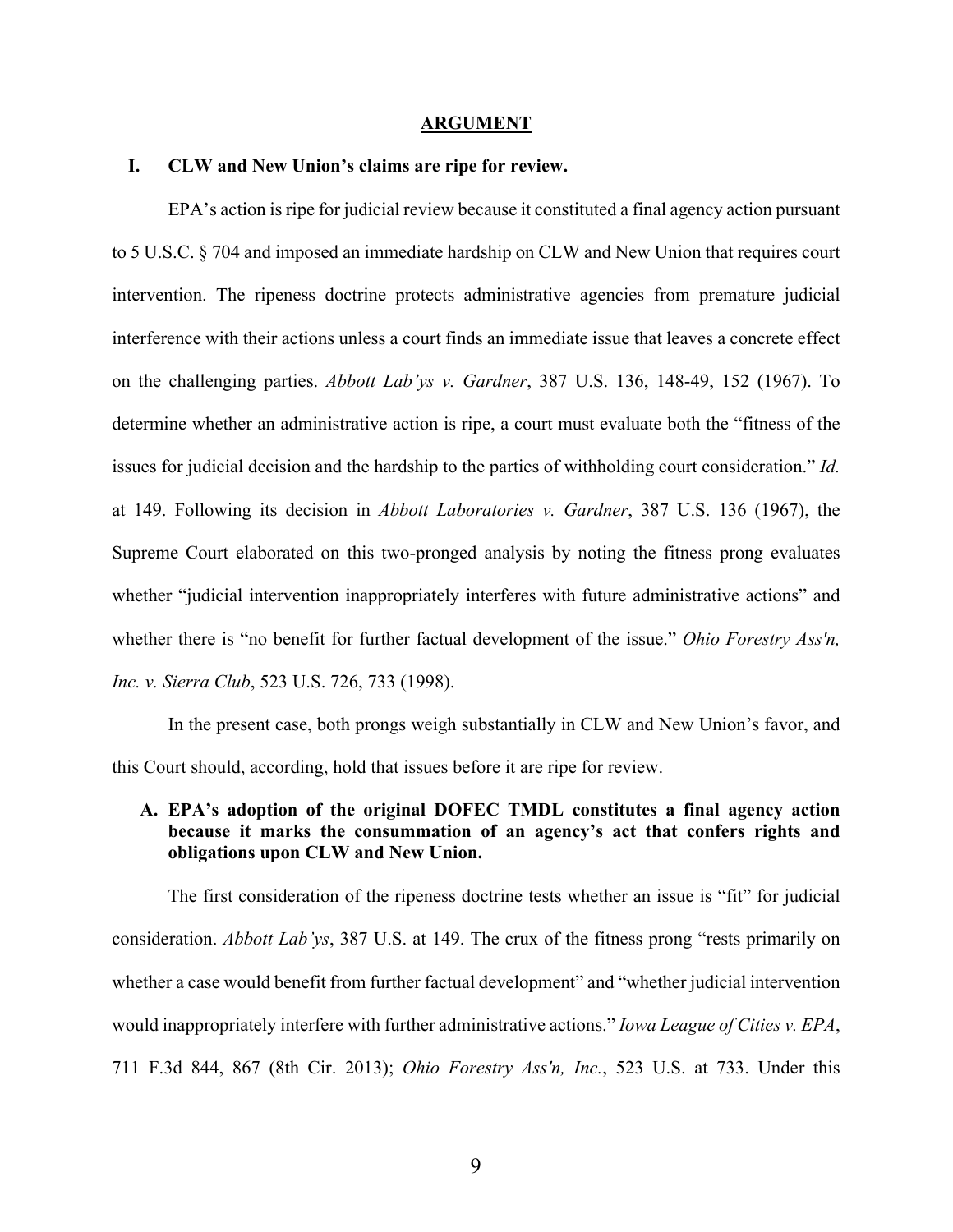framework, the "key consideration" to evaluate an issue's fitness for review is to determine the degree of finality of the agency's action. *Transport Robert (1973) LTEE v. U.S. Immigr. & Naturalization Serv.*, 940 F. Supp. 338, 340 (D.D.C. 1996).

The APA provides for "judicial review of all final agency actions, not just those that impose a self-executing sanction." *Sackett v. EPA*, 566 U.S. 120, 129 (2012). Whether a court declares an action "final" under the APA is governed by 5 U.S.C. § 704, and administrative acts are ripe for review prior to state enforcement if the regulation "requires an immediate and significant change in the plaintiff's conduct…with serious penalties attached to noncompliance." *Abbott Lab'ys*, 387 U.S. at 153; *Am. Farm Bureau*, 792 F.3d at 293-94. An aggrieved party is entitled to judicial review, so long as the action is a "final agency action for which there is no other adequate remedy in a court." 5 U.S.C. § 704. Thus, under the APA, an agency's action is deemed "final" when it (1) marks the "consummation" of an agency's decision-making process and (2) gives rise to determinable, legal "rights or obligations." *Bennett v. Spear*, 520 U.S. 154, 177-78 (1997).

First, the "consummation" of an agency's decision-making is not "merely tentative" in nature; instead, it must have a "direct and immediate . . . effect on the day-to-day business of the challenging parties. *Ciba-Geigy Corp. v. EPA*, 801 F.2d 430, 436 (D.C. Cir 1986); *Abbott Lab'ys*, 387 U.S. at 152. And a final agency action can arise out of a "series of agency pronouncements rather than a single edict." *Ciba-Geigy*, 801 F.2d at 435 n. 7. Moreover, agency decisions embody the consummation of an act if they are not subject to further review by the agency. *Sackett*, 566 U.S. at 127. The mere possibility of an agency reviewing its decision amidst an "informal discussion [or] invited contentions of inaccuracy" is inadequate to render a final agency action nonfinal. *Id*.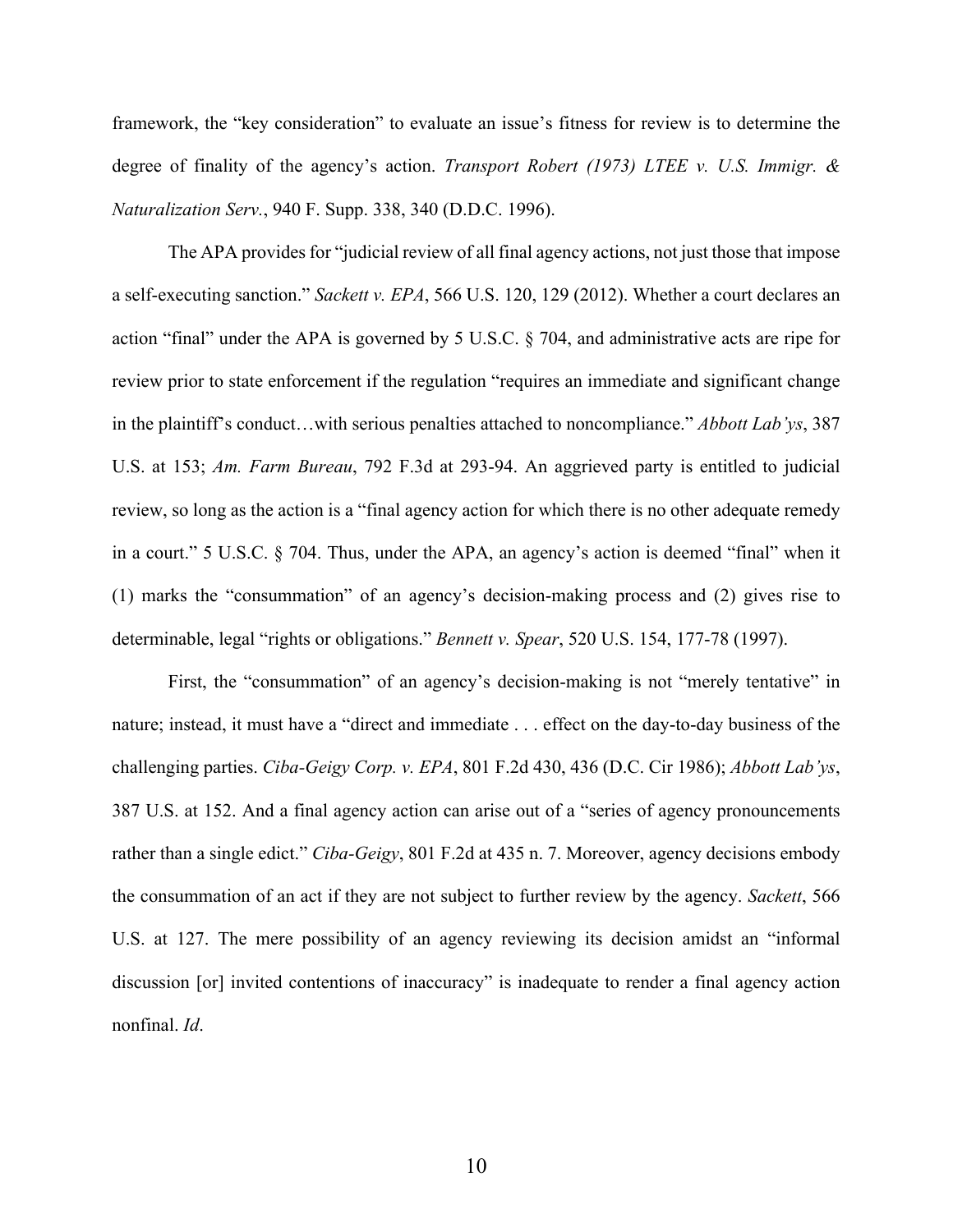Courts are split over whether EPA's approval of a TMDL constitutes a final agency action. Some courts hold that agency actions must involve separate implementation to be ripe for review., concluding that "mere[] comments" on "generic" implementation plans for TMDLs does not mark the consummation of an agency's actions for purposes of review. *Bravos v. Green*, 306 F. Supp. 2d 48, 56 (D. D.C. 2004); *see also City of Arcadia v. EPA*, 265 F. Supp. 2d 1142, 1157 (N.D. Cal. 2003) (finding there was no final agency action when the TMDLs imposed no obligations because they were subject to further revision by the agency.).

However, EPA's approval of a TMDL can be a final agency action "in itself." *Food & Water Watch v. EPA*, 5 F. Supp. 3d 62, 82 n.16 (D.D.C. 2013); *see also Conservation L. Found. v. EPA*, No. 2:08–cv–238, 2010 WL 11606971, at \*3 (D. Vt. August 26, 2010) (finding that EPA's approval of TMDL was a final agency action). According to the Ninth Circuit in *Friends of Wild Swan v. EPA*, 74 F. App'x 718 (9th Cir. 2003), EPA's approval of a TMDL constituted a final agency action. The court held that the TMDL marked the consummation of the decision-making process because the TMDL's approval contained a "statement of reasons explaining the EPA's analysis" that was not "tentative or interlocutory." *Friends of Wild Swan*, 74 F. App'x at 720. And the court held that EPA's approval created legal consequences by requiring the state to incorporate the TMDL into its continuing planning process under 33 U.S.C. § 1313(e), which requires EPA approval prior to the issuance of new permits. *Id.* at 721. Thus, EPA's approval of a TMDL "easily met" the requirements for a final agency action. *Id*. at 720.

To be ripe for review, a final agency action must also give rise to "determinable, legal rights or obligations" that impose consequences upon those that do not comply. *Bennett v. Spear*, 520 U.S. 154, 178 (1997) (quoting *Port of Boston Mar. Terminal Ass'n v. Rederiaktiebolaget Transatlantic*, 400 U.S. 62, 71 (1970)). Although TMDLs are not self-executing, they "serve as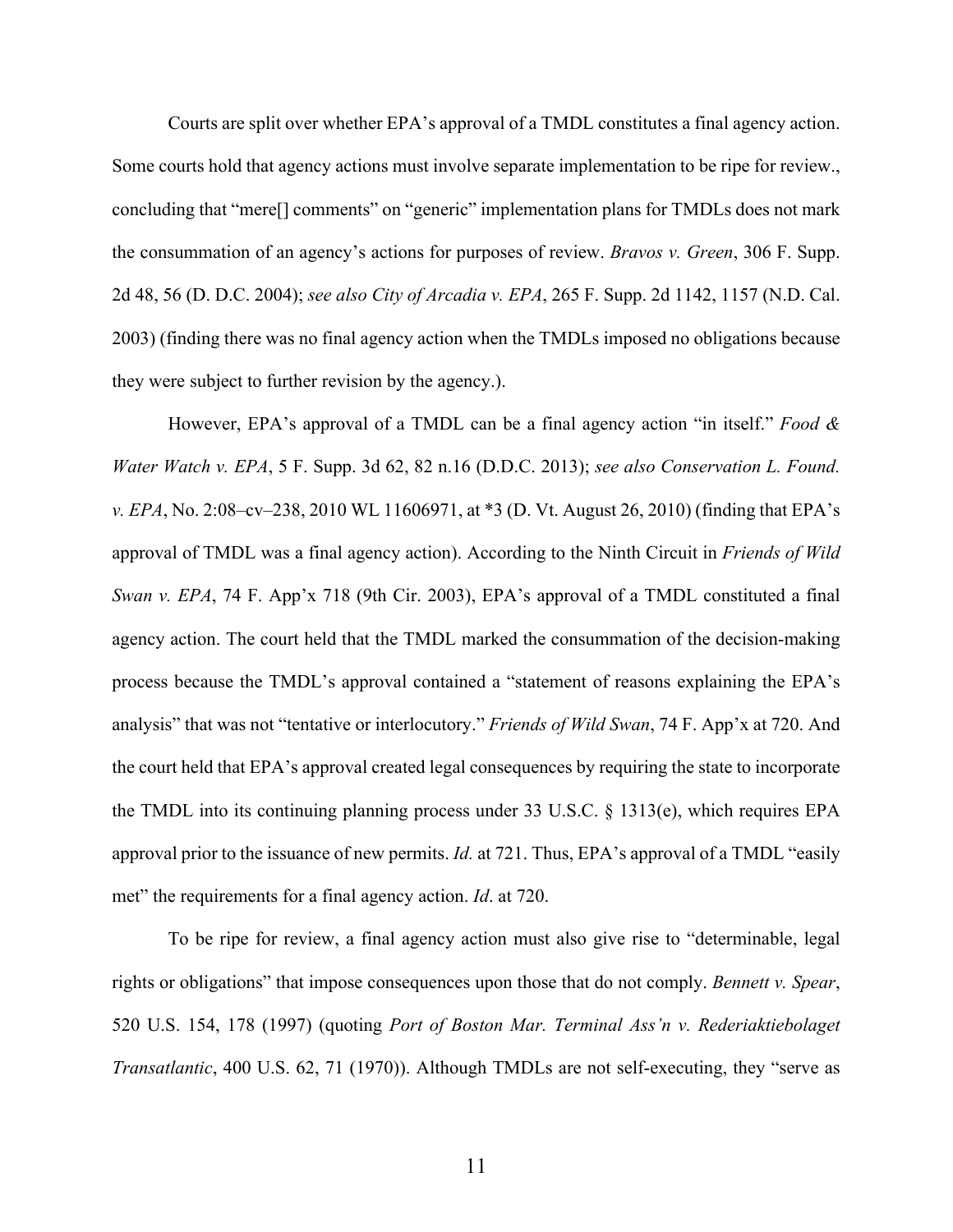the cornerstones for pollution-reduction plans that do create enforceable rights and obligations." *Am. Farm Bureau Fed'n v. EPA*, 792 F.3d 281, 291 (3d Cir. 2015); *see also Barrick Goldstrike Mines, Inc. v. Browner*, 215 F.3d 45, 48 (D.C. Cir. 2000) (holding a "guidance document reflecting an agency's position with determined legal consequences" constituted a final agency action); *Ciba-Geigy Corp*, 801 F.2d at 436-39, 438 n.9 (holding a letter from an agency that states the agency's position and threatens enforcement if there is noncompliance constitutes a final agency action).

Failure to comply with expected changes to a previous policy constitutes a created legal right and obligation. In *Sackett v. EPA*, 566 U.S. 120, 126 (2012), the Supreme Court held that an EPA compliance order under the Clean Water Act created an obligation upon the plaintiffs to restore their property according to EPA's "Agency-approved Restoration Work Plan." The court found the issue created legal obligations since the order restricted the Sacketts from obtaining a future permit and increased their penalties in any subsequent enforcement proceedings, so the issue was ripe for judicial review. *Id.* at 126.

In the present case, the EPA's action against CLW and New Union is fit for judicial review because it meets all criteria required to be a final agency action. First, EPA's rejection of the July 2018 TMDL and subsequent approval of the original DOFEC TMDL proposal in May 2019 constitute a single final agency act "in itself." *Food & Water Watch*, 5 F. Supp. 3d at 82 n.16. Lake Chesaplain's TMDL has "easily met" the requirements of a final agency action because the TMDL contains a statement on how it plans to reduce phosphorus pollution from "both point and nonpoint sources phased in over five years, via permit controls on point sources and BMP requirements for nonpoint sources." *Friends of Wild Swan v. EPA*, 74 F. App'x at 720; R. at 10. Furthermore, the the CWIP that was a product of the TMDL framework must be incorporated under New Union's continuing planning process required by 33 U.S.C. § 1313(e). R. at 10. Thus, the EPA's rejection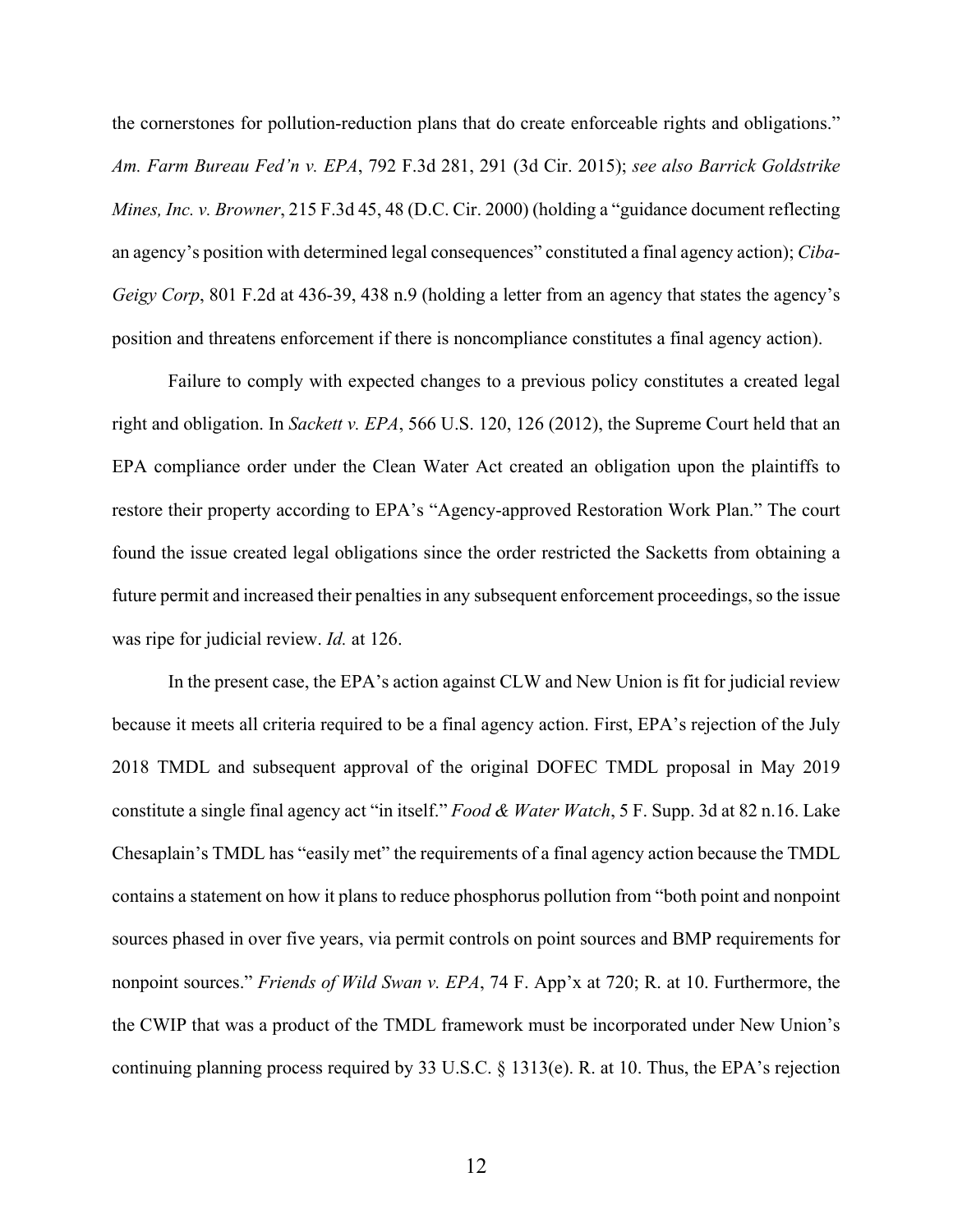and approval of the relevant TMDL proposals constitute a final agency action that is ripe for review.

# **B. EPA's separate actions that are related to the Lake Chesaplain TMDL also constitute a final agency action.**

Though EPA's rejection and adoption of various TMDL proposal constitutes a final agency action in itself, EPA's additional actions may also be considered to be a final agency action. . For instance, throughout the entirety of the TMDL's adoption, EPA followed "each step of the water quality standards process, from the designation of uses to the establishment of water quality criteria to the listing of impaired waters to the establishment of TMDLs for impaired waters" *See* 33 U.S.C. § 1313(c)(3), (d)(2); R. at 6. And when eventually adopting the original DOFEC TMDL, EPA incorporated "the entire record of scientific reports and public comments . . . into its own record." R. at 10. This demonstrates that the TMDLs and subsequent implementation plan were "not subject to further review by the agency." *Sackett*, 566 U.S. at 127. Even though the slaughterhouse and sewerage treatment plant sought administrative hearings over the proposed TDML requirements, those are merely "invited contentions of inaccuracy" which do not render a final agency action nonfinal. *Id*.

Additionally, while New Union has not granted any permits that use the newly adopted TMDL as a baseline, the present action is still a final agency action prior to state enforcement because there is "little dispute" as to the rights and obligations required under the CWIP. *City of Kennett v. EPA*, 887 F.3d 424, 434 (8th Cir. 2018). The original DOFEC TMDL proposal will "impos[e] limits on discharge" by requiring a "35% reduction of annual phosphorus discharges by both point and nonpoint sources over the next five years." R. at 10. Furthermore, the CWIP is more than a "generic" implementation plan because it contains a "combination of phased point source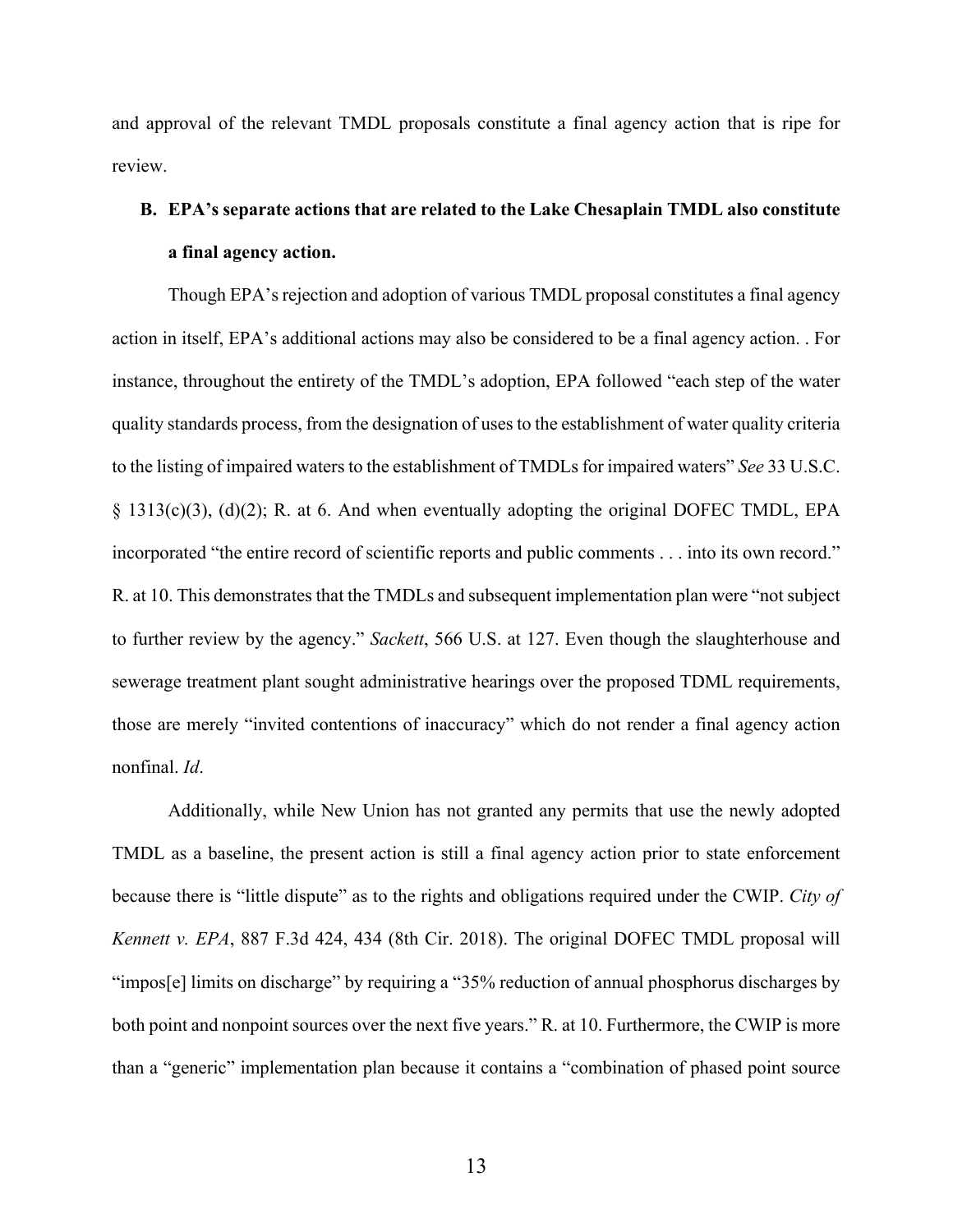limits and BMP measures." *Bravos*, 306 F. Supp. 2d at 56; R. at 10. While the TMDLs and the CWIP have not been carried out under New Union's permit program, they are not subject to "further revision" by EPA because the CWIP along with all the scientific reports and public comments were formally recorded in EPA records. *City of Arcadia*, 265 F. Supp. 2d at 1157; R. at 10.

EPA's actions further meet the standard for judicial review because they give rise to "determinable" rights and obligations that carry *legal consequences*. *Bennett*, 520 U.S. 154, 178. The most apparent obligation falls on New Union, who "shall" make a "continuing planning process" subject to EPA approval. 33 U.S.C. § 1313(e). However, the discharging community around Lake Chesaplain also has an obligation to decrease pollution to meet the new standard. Alternatively, because there is a significant reduction in phosphorus discharges, some parties may lose their ability to discharge into the lake at all. And noncompliance with these rights and obligations carries serious civil and criminal penalties. Negligent violators of permit regulations "shall be punished by a fine of not less than \$2,500 nor more than \$25,000 per day of violation, or by imprisonment for not more than 1 year, or by both," and knowing violators "shall be punished by a fine of not less than \$5,000 nor more than \$50,000 per day of violation, or by imprisonment for not more than 3 years, or by both." 33 U.S.C. § 1319(c). Therefore, because the EPA's act constitutes the consummation of an agency's action that gives rises to legal rights and obligations, it is a final agency action "fit" for judicial consideration.

## **C. The EPA's action creates a direct and immediate hardship on CLW and New Union because it places serious penalties that result in plaintiff's uncertainty-induced behavior for fear of noncompliance.**

The second prong under the *Abbott Lab'ys* formula for ripeness is to determine "the hardship to the parties of withholding court consideration." 387 U.S. at 149. An administrative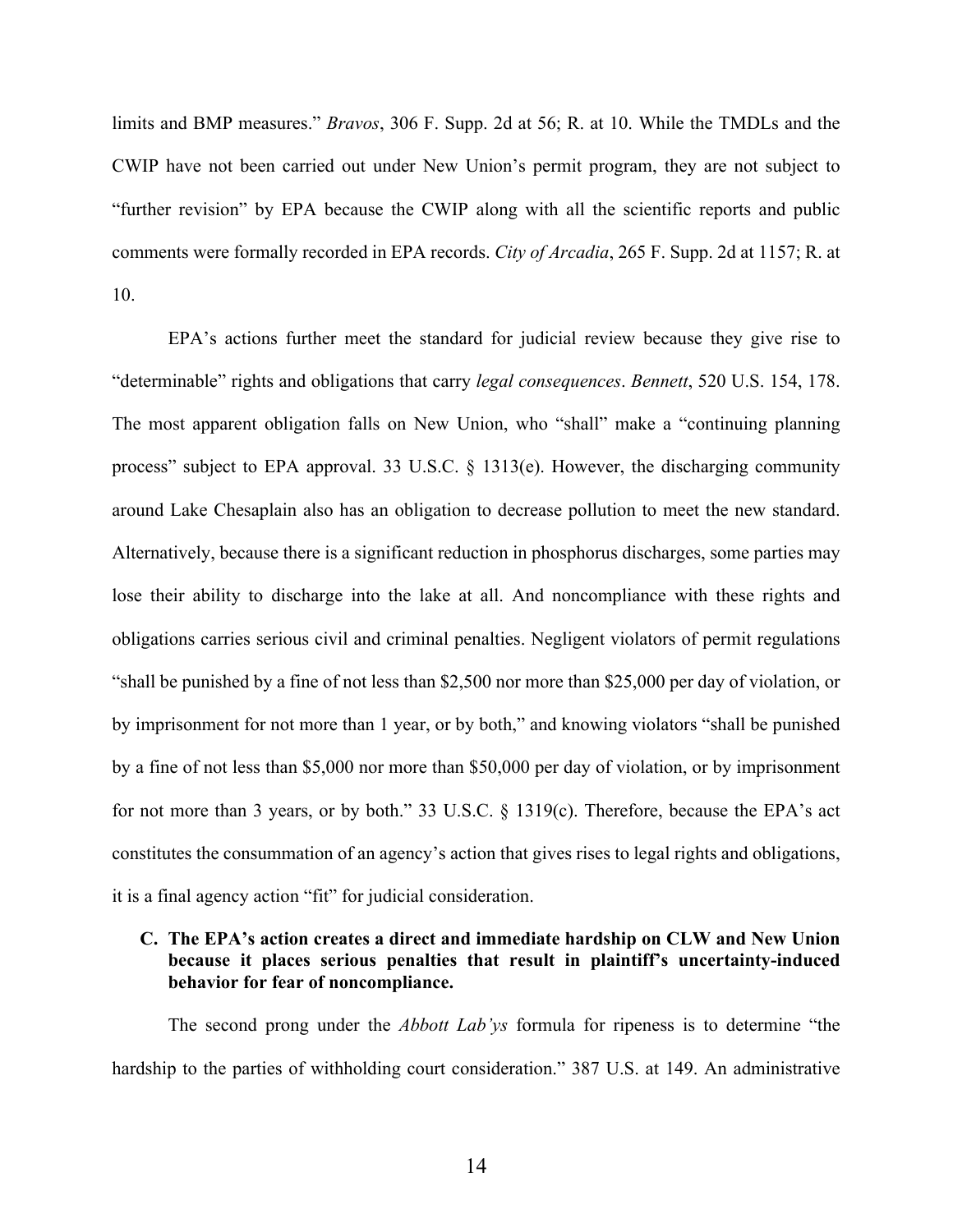action imposes a hardship ripe for review when "postponing review . . . impose[s] a hardship on the complaining party that is immediate, direct, and significant." *State Farm Mut. Auto. Ins. Co. v. Dole*, 802 F.2d 474, 480 (D.C. Cir. 1986). The cost of compliance in anticipation of a TMDL's implementation imposes a hardship because affected parties will have to spend "more time, energy, and money" to meet the implementation requirements. *Am. Farm Bureau*, 792 F.3d at 293-94.

Additionally, hardship looks to a party's harm both "financially and as a result of uncertainty-induced behavior modification in the absence of judicial review." *Iowa League of Cities*, 711 F.3d at 867. For example, in *Iowa League of Cities v. EPA*, 711 F.3d 844, 855 (8th Cir. 2013), the Eighth Circuit held that delaying the review of impending regulatory burdens under the Clean Water Act in the wake of EPA modifications would cause immediate harm to certain parties. There, the court found the issue ripe for review prior to the issuance of state permits because the uncertainty of the effects of the EPA's modification placed a hardship on municipal water authorities who might invest "irretrievable funds" to design and implement waste water processes only to be denied permits under the new rules. *Id*. at 868; *see Am. Farm Bureau*, 792 F.3d at 293- 94 (holding that a pre-enforcement challenge was ripe for review because it imposed a hardship because "members of the trade associations will have reason to limit their discharge of pollutants in anticipation of the TMDL's implementation."); *see also Blanchette v. Conn. Gen. Ins. Coops.*, 419 U.S. 102, 143 (1974) ("Where the inevitability of the operation of a statute against certain individuals is patent, it is irrelevant to the existence of a justiciable controversy that there will be a time delay before the disputed provisions will come into effect.").

In the instant case, EPA's action meets the hardship prong for ripeness because it imposes both economic harm and potential uncertainty-induced modification behavior. First, there is an economic hardship placed on parties to spend "more time, energy, and money" to meet the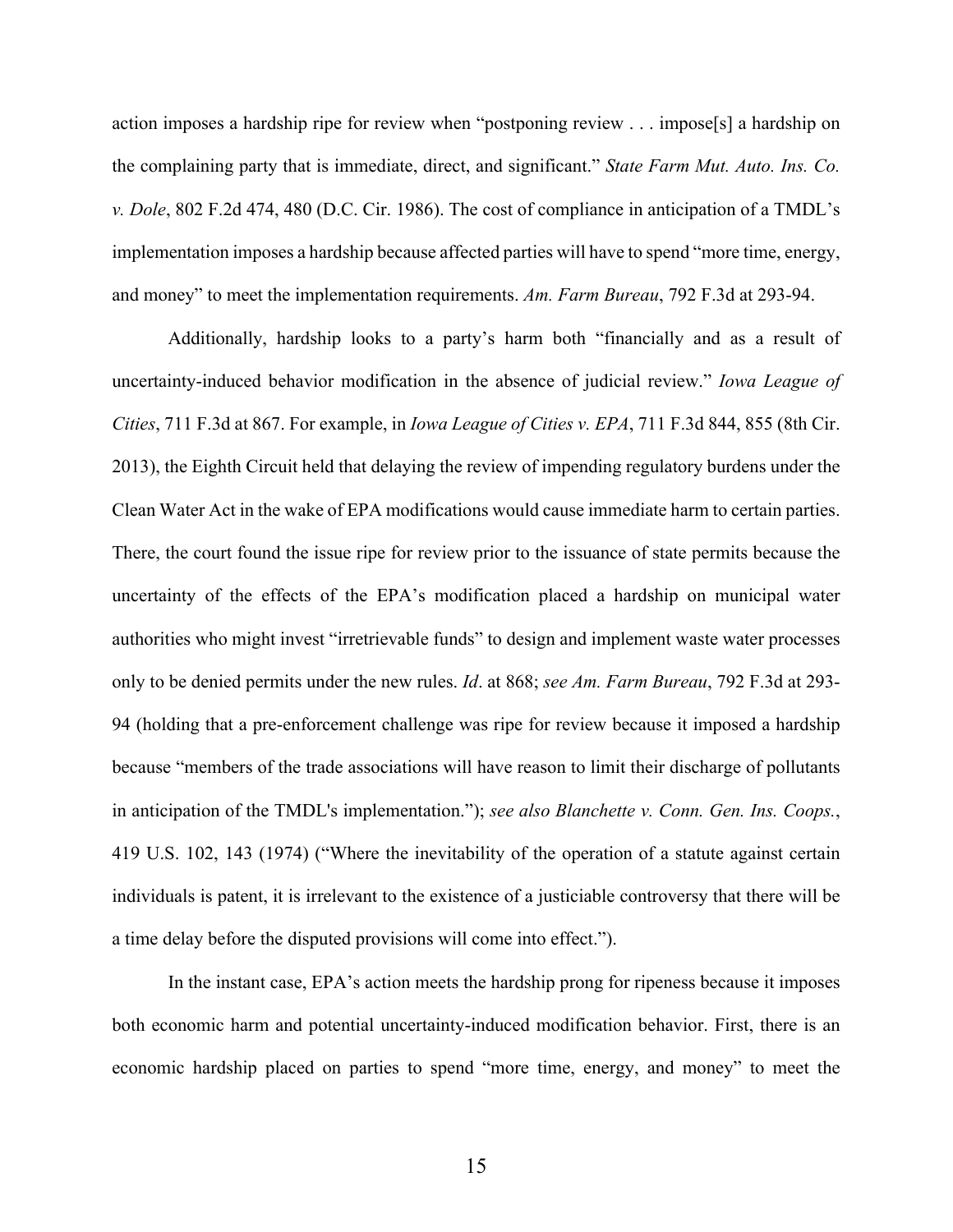compliance costs of purchasing and upkeeping costly machinery. *Am. Farm Bureau*, 792 F.3d at 293-94. For example, not only would residential homeowners have to pay for maintenance and use of an "expensive septic tank," but the slaughterhouse and Chesaplain Mills would have to purchase an "expensive phosphorus treatment system" to reduce phosphorus discharges by the expected 35% over five years. R. at 9. Second, parties are forced to engage in anxious modifications in anticipation of the restrictive permits, as present NPDES permit holders will need to comply with the standards set forth in the DOFEC TMDL. The uncertainty of the effects of EPA's modification places a hardship on hog farms who may have to limit their discharges to avoid civil actions. Like the parties in *Iowa League of Cities*, the present hog production facilities may spend "irretrievable funds" to limit their phosphorus discharges only to be denied a permit under the new guidelines. 711 F.3d at 868. Without the instant implementation of restrictive permits, Lake Chesaplain water quality will continue to decrease from an increased growth of algae, reducing water clarity and creating an offensive odor, and fish productivity will continue to decline; the beach will remain unsuitable for swimming, and general tourism from fishing and boating trips will continue to plummet. R. at 7. Finally, current permit holders are caught under an ever-looming threat of suit, despite New Union's inaction, because EPA can sue current permit holders for failing to comply with the new standards.

If this Court denies CLW's right of judicial review until after New Union issues its first set of new permits, this Court will be putting a greater strain on judicial resources, agency resources, and CLW's resources. Because New Union has taken no steps to implement phosphorus reduction BMPs by nonpoint sources in the Lake Chesaplain watershed, and because the state-issued nutrient management permits for the hog CAFOs remain unmodified to reflect the CWIP phosphorus reduction measures, the waters of Lake Chesaplain remain polluted with no solution on the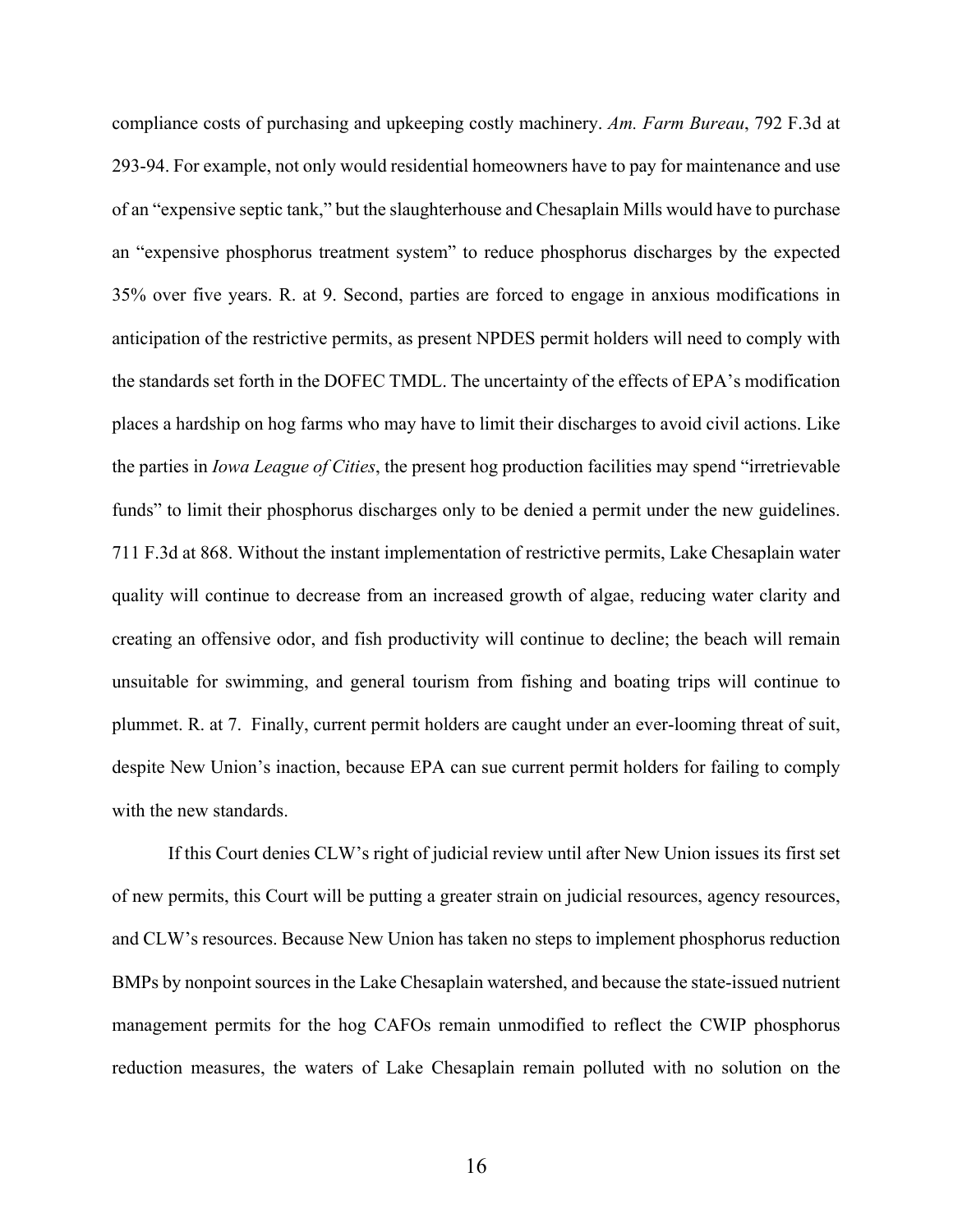horizon. R. at 10. This places a hardship on CLW and its members who will have to spend more time and money as each day passes without any change to the toxic phosphorus levels in the lake. Furthermore, if this Court denies judicial review of the TMDL until New Union issues new permits, CLW will be forced to individually challenge each permit, which places further strain on CLW's ability to litigate each permit and burdens courts with increased dockets to settle each claim one at a time. Thus, because EPA's act constitutes a final agency action that is ripe for judicial review.

## **II. EPA validly rejected the New Union Chesaplain Watershed Phosphorous TMDL because the TMDL failed to include separate load allocations and wasteload allocations.**

Under the Administrative Procedure Act, a court "shall hold unlawful and set aside agency action, findings, and conclusions" that it finds to be "arbitrary and capricious, an abuse of discretion, or otherwise not in accordance with law." 5 U.S.C. § 706. When evaluating the lawfulness of an agency decision, the reviewing court must defer to an agency's reasonable interpretation of a statute that it administers, provided that Congress did not unambiguously foreclose such an interpretation. *Chevron U.S.A., Inc. v. Nat. Res. Def. Council, Inc.*, 467 U.S. 837, 842-43 (1984). Accordingly, this Court should reverse the decision below and, instead, hold that EPA's rejection of New Union's proposed TMDL was not arbitrary and capricious, as New Union's TMDL violated EPA's validly promulgated regulation that reasonably requires a TMDL to at least allocate pollution between point sources and non-point sources.

## **A. Congress did not foreclose EPA's interpretation of the word "total."**

When drafting legislation, Congress does not etch in stone instructions on exactly how an agency is to enforce every statutory provision. Rather, where "Congress has explicitly left a gap for the agency to fill, there is an express delegation of authority to the agency to elucidate a specific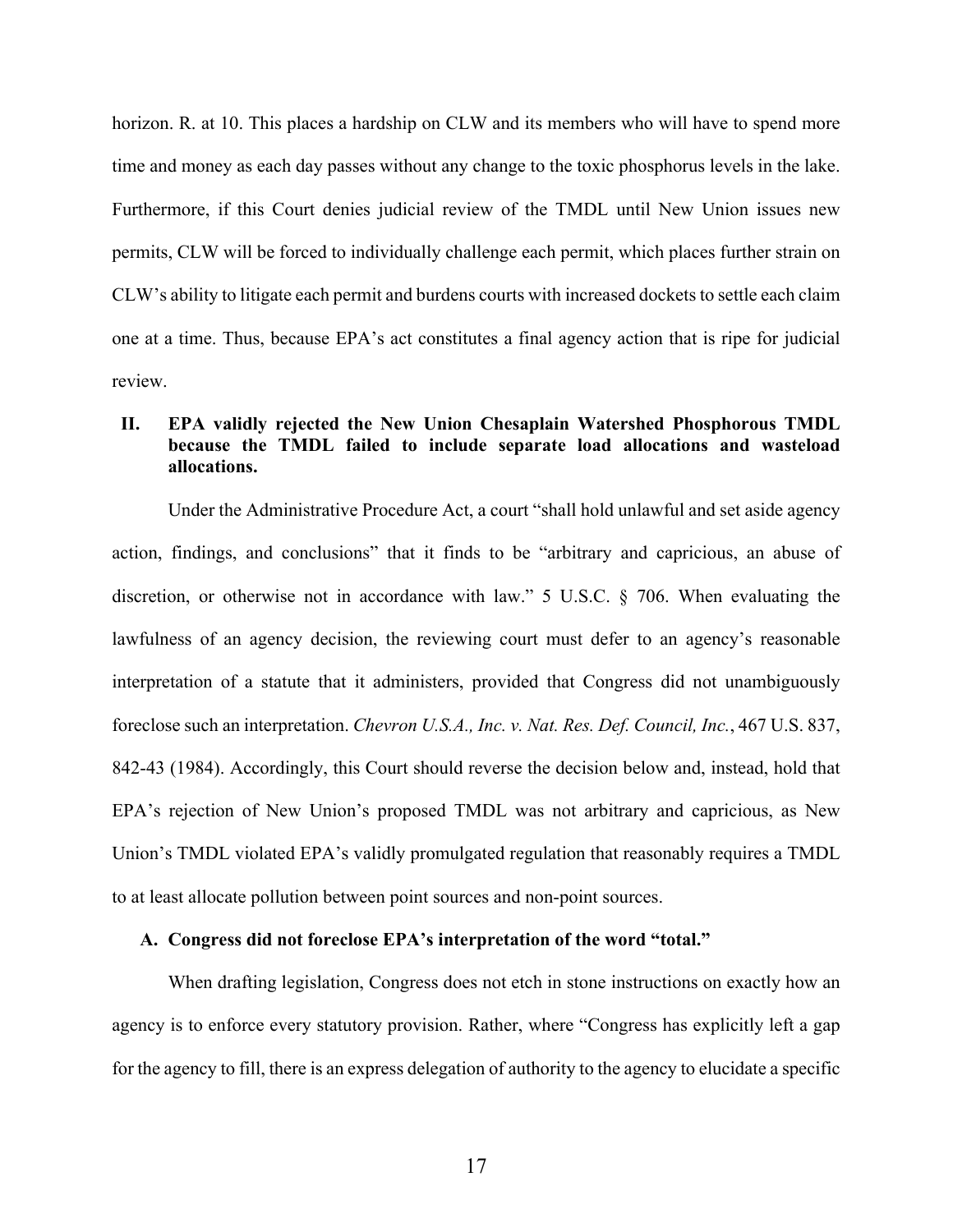provision of the statute by regulation." *Chevron*, 467 U.S. at 843-44. But this delegation of authority may also be implicit, arising from "the agency's generally conferred authority to resolve a particular statutory ambiguity." *United States v. Mead Corp.*, 533 U.S. 218, 229 (2001). Along these lines, the Supreme Court has recognized that "Congress knows to speak in plain terms when it wishes to circumscribe, and in capacious terms when it wishes to enlarge, agency discretion." *City of Arlington v. F.C.C.*, 569 U.S. 290, 296 (2013). Therefore, to initially determine whether an agency is permitted to interpret the terms of a statue, a court must ask whether "Congress has directly spoken to the precise question at issue." *Chevron*, 467 U.S. at 842.

Despite the importance of the term throughout the statute, Congress did not define "total maximum daily load" under the Clean Water Act, nor did Congress define any of the individual words that make up the term. *See* 33 U.S.C. § 1313. Indeed, the only guidance Congress provided for establishing TMDLs is that TMDLs must "be established at a level necessary to implement the applicable water quality standards with seasonal variations and a margin of safety." *Id.* Here, the district court reasoned that this "lack of specific direction" regarding the creation and implementation of TMDLs "seems to be an intentional omission by Congress out of deference to the primary role of states in protecting water quality." R. at 13. However, the Supreme Court has held that "silence [by Congress] is meant to convey nothing more than a refusal to tie the agency's hands." *Entergy Corp. v. Riverkeeper, Inc.*, 556 U.S. 208, 222 (2009). Thus, Congress's failure to unambiguously define EPA's role in the creation of TMDLs cannot foreclose EPA's interpretation that a TMDL must include specific LAs and WLAs.

Moreover, no appellate court has ever held that the statutory language of the CWA unambiguously forecloses an interpretation of "total" that requires separate WLAs and LAs; the courts that have addressed this issue, instead, have uniformly found ambiguity in the language of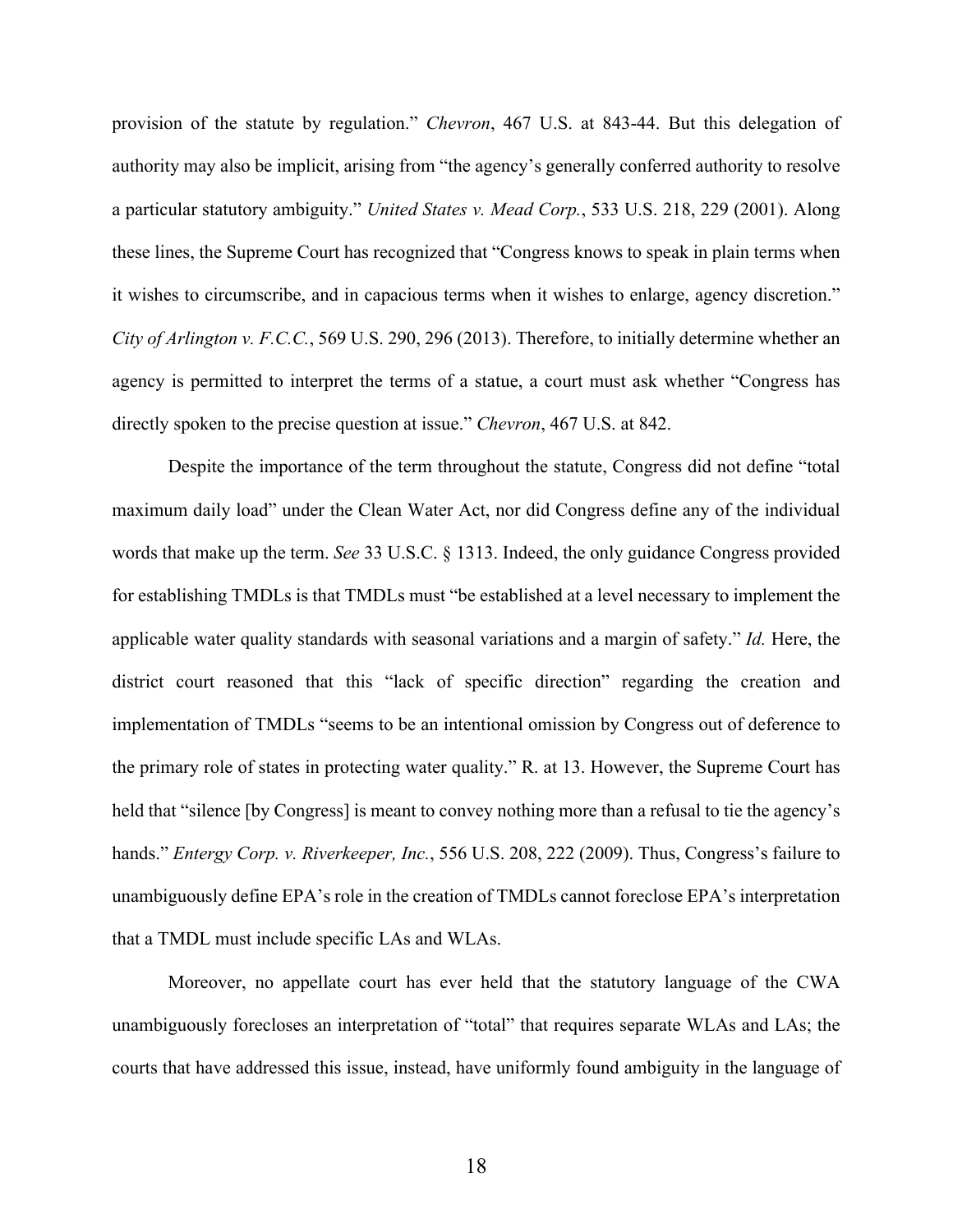the statute. *See Am. Farm Bureau Fed'n v. EPA*, 792 F.3d 281, 295-98, 306 (3d Cir. 2015) ("'Total' is susceptible to multiple meanings."); *see also Pronsolino v. Nastri*, 291 F.3d 1123, 1128 n.3 (9th Cir. 2002) (acknowledging that TMDL is not a defined term). Accordingly, EPA is free to reasonably interpret the ambiguous term "total maximum daily load" as is necessary to carry out the agency's duties under the CWA, and no prior judicial decision can require otherwise. *See Nat'l Cable & Telecomm. Ass'n v. Brand X Internet Servs*., 545 U.S. 967 (2005).

In contrast to those decisions, the district court, here, relied on the legislative history of the Clean Water Act to hold that Congress squarely decided to defer entirely to the state for all matters related to the creation of a TMDL. R. at 13. But the court should never have considered the legislative history of the CWA at *Chevron* Step One. *See Am. Farm Bureau*, 792 F.3d at 307 n.8. At Step One, courts are only to use "traditional tools of statutory construction," and "[l]egislative history is generally not used to assess whether the words of a statue are ambiguous or to interpret unambiguous words." *Id.*; *see also Milner v. Dep't of Navy*, 562 U.S. 562 (2011). Based on these traditional tools of statutory construction, Congress did not clearly intend to prevent EPA from requiring WLAs and LAs in a TMDL, so EPA is, at the very least, implicitly authorized to promulgate regulations that more closely define these terms as they are used in the Act.

## **B. EPA's interpretation warrants deference.**

Filling statutory gaps left by Congress "involves difficult policy choices that agencies are better equipped to make than courts." *Brand X*, 545 U.S. at 980. Accordingly, courts must accept an agency's reasonable interpretation of an ambiguous statute it has been charged with administering, "even if the agency's reading differs from what the court believes is the best statutory interpretation." *Id.* In *United States v. Mead Corp.*, 533 U.S. 218, 229 (2001), the Supreme Court held that "a reviewing court has no business rejecting an agency's exercise of its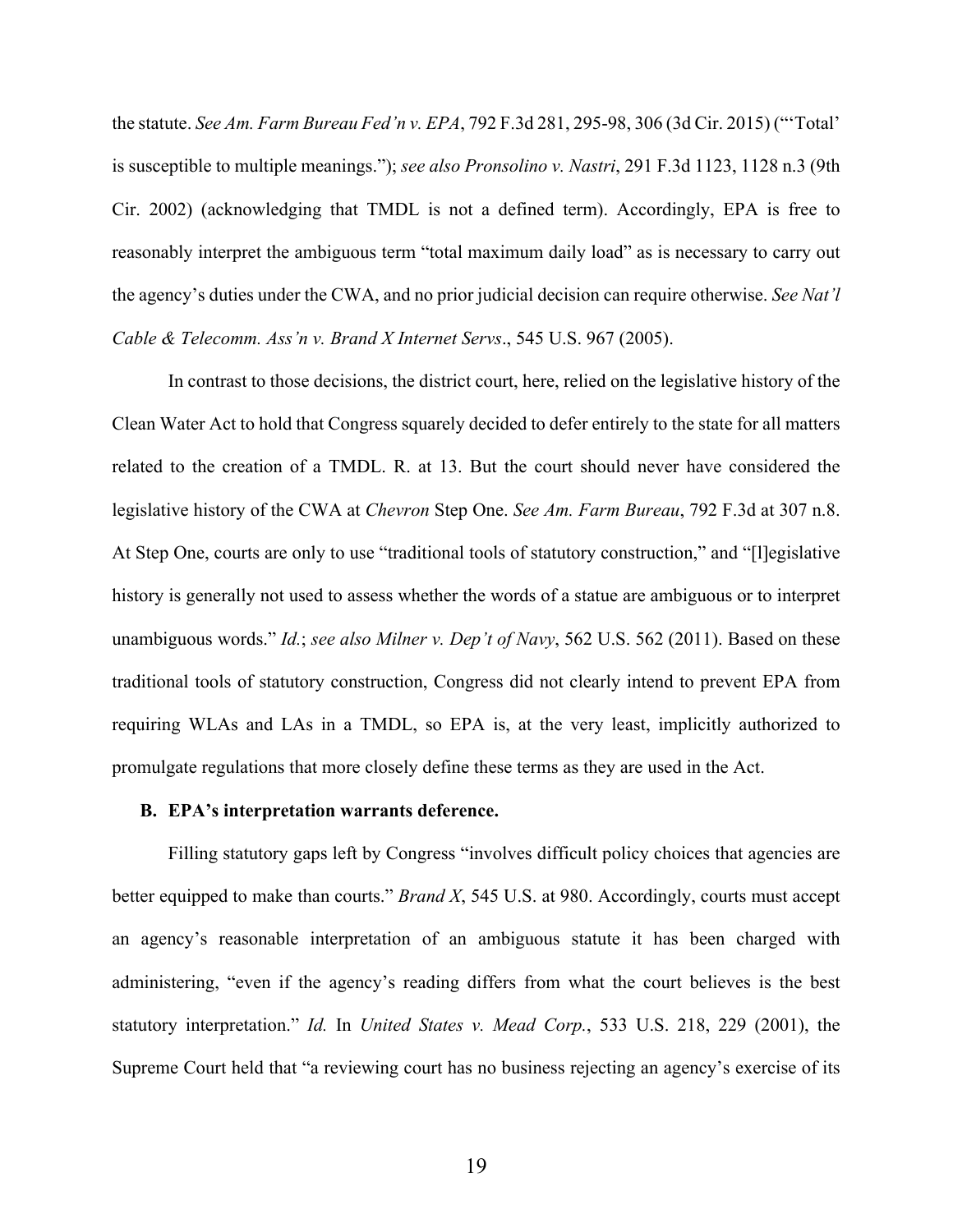generally conferred authority to resolve a particular statutory ambiguity simply because the agency's chosen resolution seems unwise." Such "deference is justified because the responsibilities for assessing the wisdom of such policy choices and resolving the struggle between competing views of the public interest are not judicial ones, and because of the agency's greater familiarity with the ever-changing facts and circumstances surrounding the subjects regulated." *FDA v. Brown & Williamson Tobacco Corp.*, 529 U.S. 120, 132 (2000) (internal citations and quotation marks omitted). Indeed, courts must defer to an agency's interpretation "when it appears that Congress delegated authority to the agency generally to make rules carrying the force of law, and that the agency interpretation claiming deference was promulgated in the exercise of that authority." *Mead*, 533 U.S. at 226-27. Accordingly, any regulation that is promulgated pursuant to Congressional authorization "is binding in the courts unless procedurally defective, arbitrary or capricious in substance, or manifestly contrary to the statute." *Id.* at 227.

In line with precedent, this Court should defer to EPA's interpretation that a TMDL must include separate WLAs and LAs because EPA's interpretation is embodied in regulations meant to carry the force of law, and EPA's interpretation accords with the purpose and structure of the Clean Water Act. Congress delegated authority to the EPA Administrator to "administer" the Clean Water Act, and Congress explicitly authorized the Administrator "to prescribe such regulations as are necessary to carry out his functions," which includes ensuring that TMDLs are set at levels sufficient to establish water quality standards for any particular body of water. 33 U.S.C. § 1251(d) ("Except as otherwise expressly provided in this chapter, the Administrator of the Environmental Protection Agency (hereinafter in this chapter called 'Administrator') shall administer this chapter."); 33 U.S.C. § 1361(a) ("The Administrator is authorized to prescribe such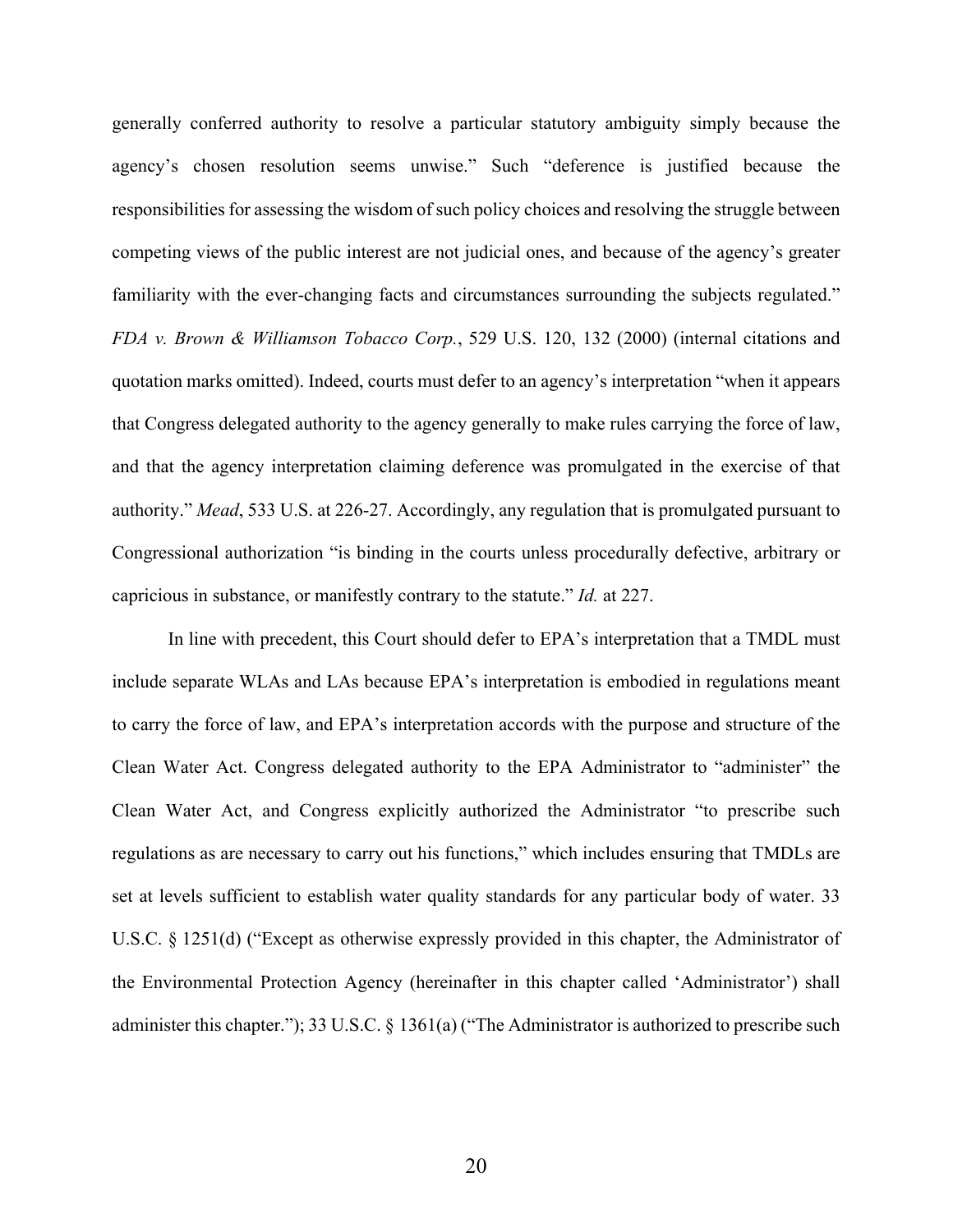regulations as are necessary to carry out his functions under this chapter."); *see* 33 U.S.C. § 1313(d)(2) (requiring the Administrator to evaluate and approve or reject TMDLs).

Pursuant to this authority, EPA promulgated a regulation that requires states to include separate wasteload allocations (WLAs) and load allocations (LAs) in any TMDL. 40 C.F.R. § 130.2(i) (defining TMDL as "[t]he sum of the individual WLAs for point sources and LAs for non point sources and natural background"). Now, New Union argues that this regulation extends EPA's authority further than intended by Congress and "is contrary to the plain meaning of the term 'total,' as well as being contrary to the structure of the CWA and its incorporation of principles of comity and federalism." R. at 12. This argument fails, though, and precedent supports the view that EPA's interpretation is reasonable and necessary for the "achievement of state water quality standards," "one of the Act's central objectives." *Arkansas v. Oklahoma*, 503 U.S. 91, 106 (1992).

For instance, in *E.I. DuPont de Nemours & Co. v. Train*, 430 U.S. 112, 132-33 (1977), the Supreme Court held that  $\S 501$  of the Clean Water Act, which authorizes EPA to promulgate "such regulations as are necessary to carry out" the agency's objectives under the Act, allows EPA to establish pollution control requirements through regulation, rather than on a permit-by-permit basis. Indeed, the Court held that any interpretation to the contrary would unreasonably "conclude that Congress has given authority inadequate to achieve with reasonable effectiveness the purpose for which it has acted." *E.I. DuPont*, 430 U.S. at 132. "Congress need not, and likely cannot, anticipate all circumstances in which a general policy must be given specific effect," so "the agency must use its discretion to determine how best to implement the policy in those cases not covered by the statute's specific terms." *United States v. Haggar Apparel Co.*, 526 U.S. 380, 392- 93 (1999).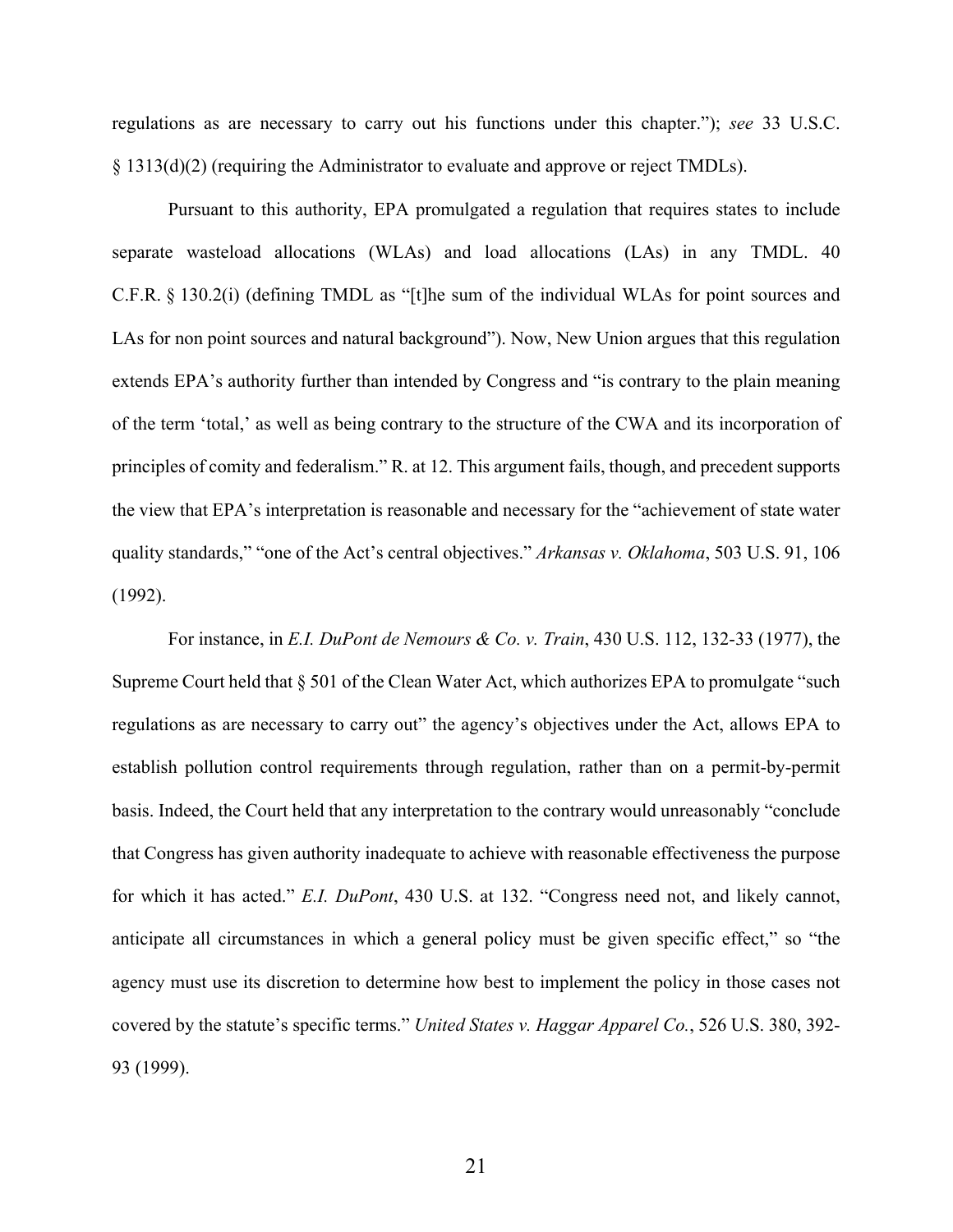Furthermore, the Third Circuit has recognized that EPA's interpretation of "total," which is embodied in 40 C.F.R. § 130.2(i), "furthers the Clean Water Act's goal of achieving water quality standards" in an efficient manner:

As noted above, "total" can mean "a sum of parts," and interpretating "total" that way gives greater guidance to states in cleaning their waters, provides greater transparency to the public who may comment on a TMDL, and furthers the Act's requirement that the TMDL account for both point sources and nonpoint sources.

*Am. Farm Bureau Fed'n v. EPA*, 792 F.3d 281, 306-07 (3d Cir. 2015). Here, the district court incorrectly determined that Congress' failure to specifically define the roles of EPA and the states in the pollution reduction allocation process forecloses EPA's interpretation and "seems to be an intentional omission by Congress out of deference to the primary role of states in protecting water quality." R. at 13. As explained above, however, Congressional silence "is meant to convey nothing more than a refusal to tie the agency's hands." *Entergy Corp. v. Riverkeeper, Inc.*, 556 U.S. 208, 222 (2009). No provision of the Clean Water Act unambiguously defines the meaning of the "total," and nothing in the Act contradicts EPA's interpretation that a TMDL must include separate LAs and WLAs. Thus, EPA's interpretation is reasonable, and this Court should reverse the district court's opposite holding.

## **III. EPA's adoption of the phased annual TMDL that would not meet water quality standards for five years was invalid.**

To reiterate, agencies are free to interpret *ambiguous* statutes when "Congress has explicitly left a gap for the agency to fill," but if the statute's language only lends itself to a single interpretation, "that is the end of the matter." *Chevron*, 467 U.S. at 842-44; *see King v. Burwell*, 576 U.S. 473, 486 (2015) ("If the statutory language is plain, [a court] must enforce it according to its terms."). A court's inquiry into the validity of an agency's statutory construction "must begin with the language employed by Congress and *the assumption that the ordinary meaning of that*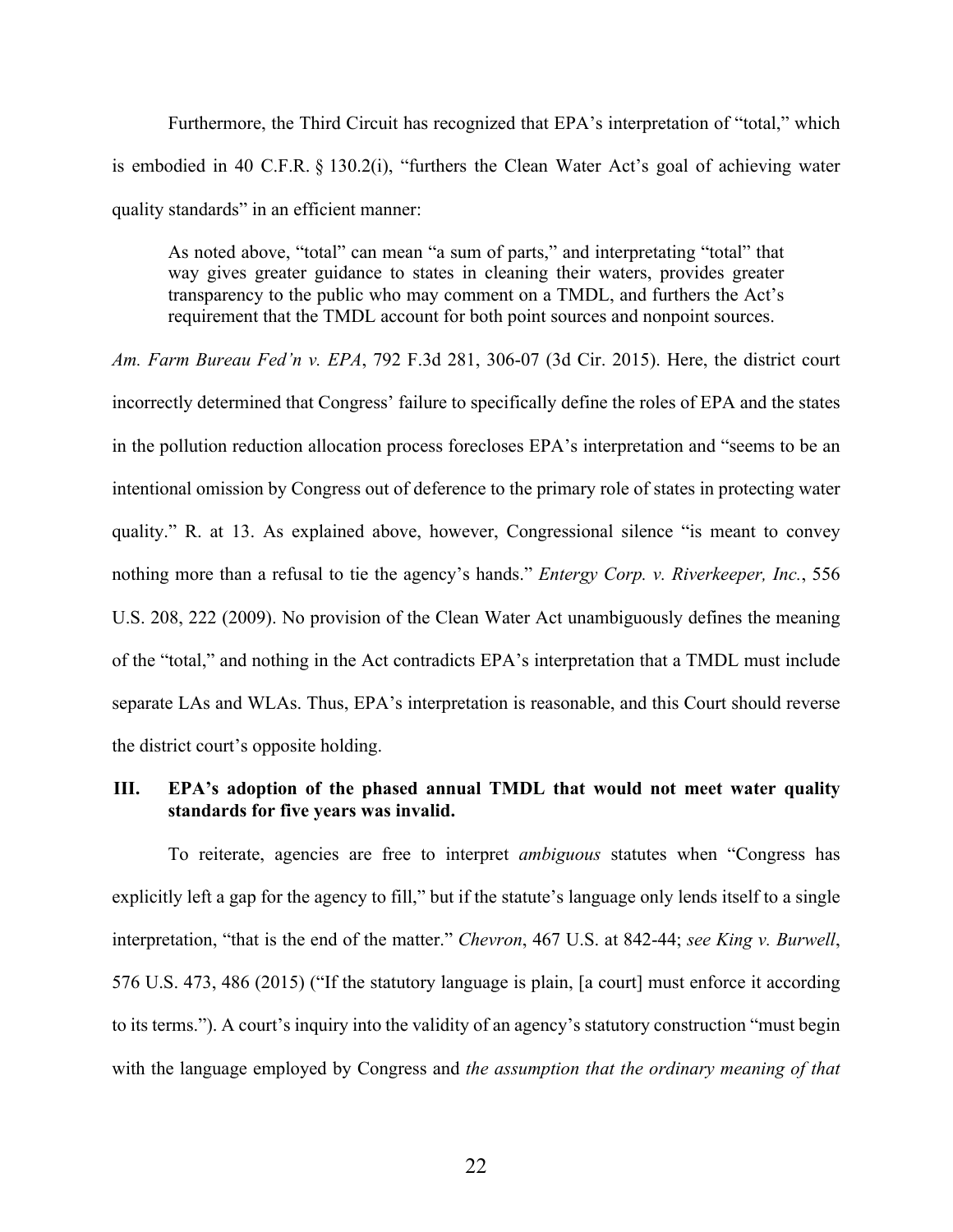*language accurately expresses the legislative purpose*." *Gross v. FBL Financial Servs., Inc.*, 557 U.S. 167, 175 (2009) (emphasis added and internal quotation marks omitted). But "[t]he meaning—or ambiguity—of words or phrases may only become evident when placed in context." *FDA v. Brown & Williamson*, 529 U.S. 120, 132 (2000).

Here, this Court must look to the language of the Clean Water Act, remembering that the statute ought to be construed so that "no clause, sentence or word shall be superfluous, void, or insignificant." *TRW Inc. v. Andrews*, 543 U.S. 19, 31 (2001); *see Nat'l Ass'n of Mfrs. v. Dept. of Def.*, 138 S. Ct. 617, 632 (2018) ("As this Court has noted time and time again, the Court is obliged to give effect, if possible, to every word Congress used." (internal quotation marks omitted)). And in contrast to the undefined term "total," "daily" is not an ambiguous term that is susceptible to multiple valid interpretations. Rather, a TMDL must be expressed as the maximum amount of pollutant that can enter a waterbody on any given day while still allowing the waterbody to meet the applicable water quality standards, and EPA's differing interpretation contradicts the plain meaning and purpose of the Clean Water Act and warrants no deference.

#### **A. Congress unambiguously foreclosed EPA's interpretation of daily.**

Section 303 of the Clean Water Act explicitly provides that "[e]ach State shall establish . . . the total maximum daily load, for those pollutants which the Administrator identifies . . . as suitable for such calculation," 33 U.S.C. § 1313(d)(1)(C), and through regulation, EPA has found that all pollutants are "suitable for the calculation of total maximum daily loads." 43 Fed. Reg. 60,665 (Dec. 28, 1978). EPA, therefore, met its statutory duty to establish a TMDL for the Chesaplain Lake, but the TMDL itself is invalid because "it is framed as a phased percentage reduction in annual loadings, rather than a fixed daily limit on total loading" and is not set "at the level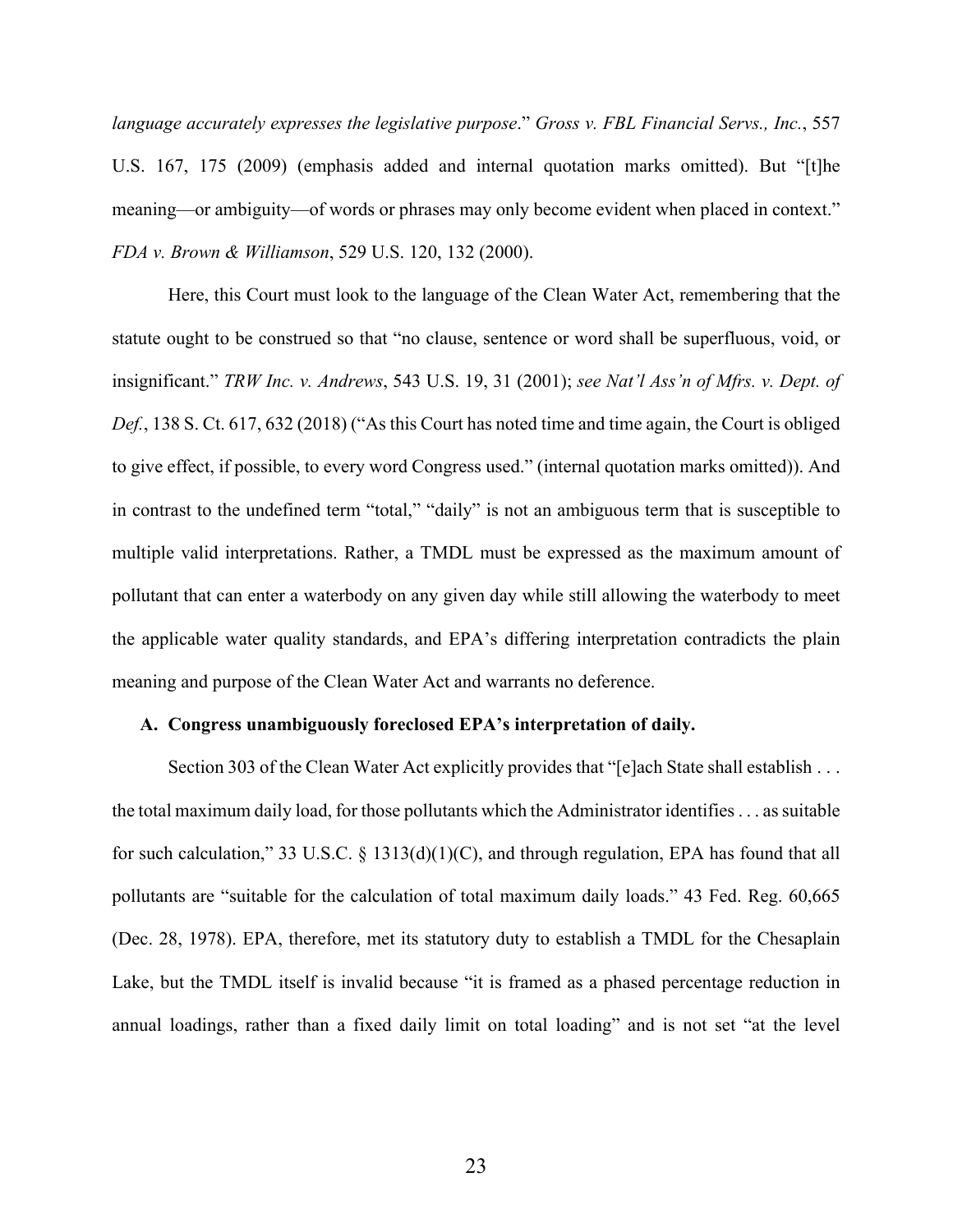necessary to assure achievement of water quality standards (at least until the reduction is fully phased in after five years)." R. at 14.

To be sure, Congress requires that "the total maximum daily load . . . shall be established as a level necessary to implement the applicable water quality standards with seasonal variations and a margin of safety." 33 U.S.C. § 1313(d)(1)(C). Importantly, "[n]othing in this language even hints at the possibility that EPA can approve total maximum 'seasonal' or 'annual' loads." *Friends of Earth, Inc. v. EPA*, 446 F.3d 140, 144 (D.C. Cir. 2006). "The law says 'daily,'" and Congress enacted Section 303 of the Act to ensure that water quality standards are met *each day*. *Id.*; *see Scott v. City of Hammond*, 741 F.2d 992, 996 (7th Cir. 1984) ("A TMDL establishes a maximum daily discharge of pollutants into a waterway. A TMDL must be obeyed even if a monthly allowable average could be achieved in the face of some daily discharges above the TMDL."). Along these lines, courts have vacated TMDLs that fail to express loading allocations as daily limits. *See Friends of Earth*, 446 F.3d at 144-45; *Anacostia Riverkeeper, Inc. v. Wheeler*, 404 F. Supp. 3d 160, 172 (D.D.C. 2018) (vacating a TMDL that was expressed as a 30-day geometric mean that did not "represent[] the greatest amount of a pollutant that can be discharged into a water body on any given day without causing a violation of the water quality standards").

As New Union points out, however, Congress did not define the term "daily" when it drafted the Clean Water Act. But Congress only did this because Congress is not required "to use superfluous words," and the term is only susceptible to a single interpretation. *See New York v. EPA*, 443 F.3d 880, 883 (D.C. Cir. 2006). Indeed, "daily" means "occurring, made, or acted upon every day," "issued every day or every weekday," "reckoned by the day," or simply "every day." *Dictionary Entry for Daily*, MERRIAM-WEBSTER (Nov. 21, 2021), https://www.merriamwebster.com/dictionary/daily; *see Friends of Earth*, 446 F.3d at 144 ("'Daily' connotes 'every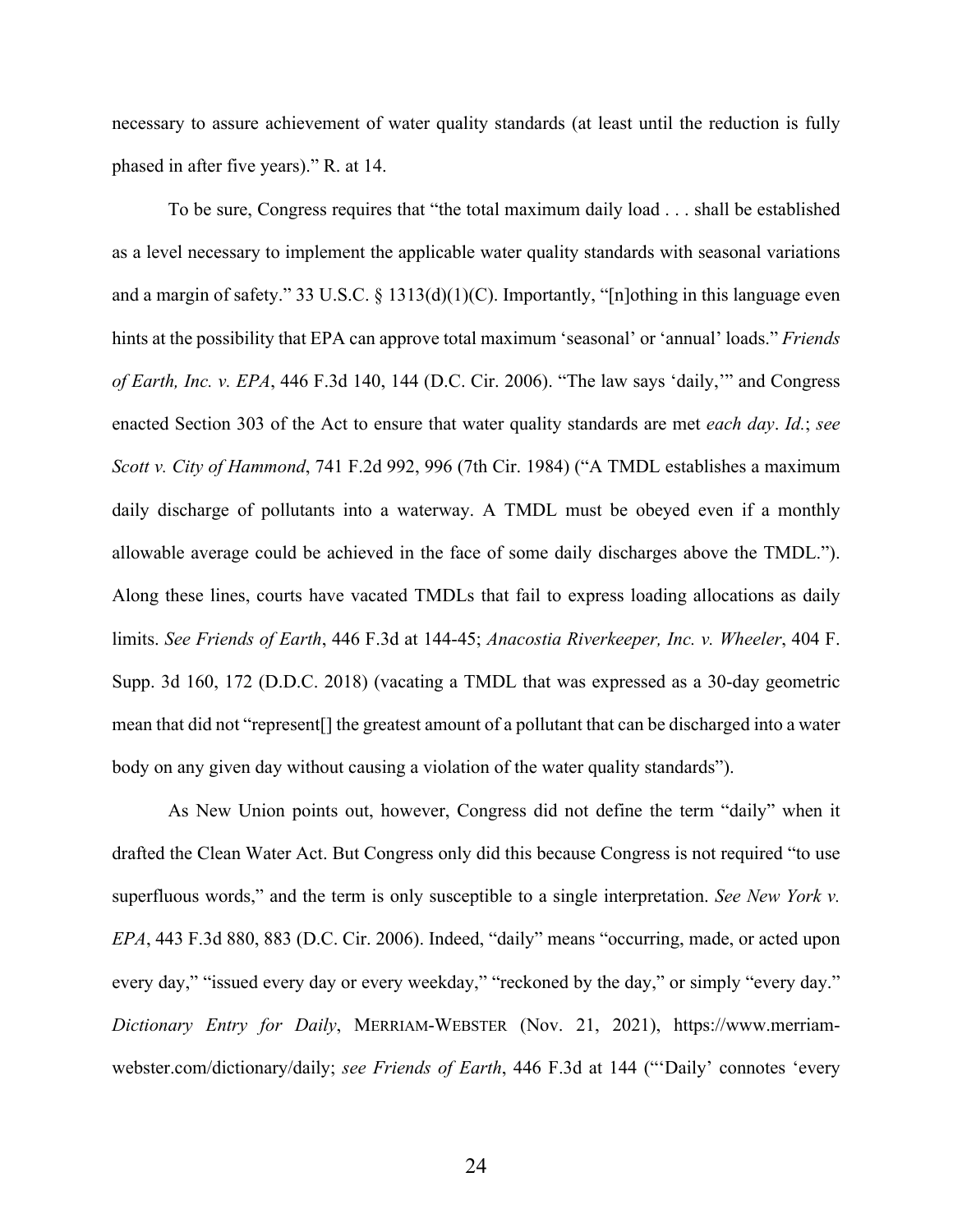day.'" (citing *Webster's Third New International Dictionary* 570 (1993))). As the D.C. Circuit has recognized, "[d]octors making daily rounds would be of little use to their patients if they appeared seasonally or annually," and "no one thinks of 'give us this day our daily bread' as a prayer for sustenance on a seasonal or annual basis." *Friends of Earth*, 446 F.3d at 144 (internal citations omitted).

Here, the TMDL for the Chesaplain Lake is invalid because it is not expressed in daily terms. EPA and New Union contend that the statutory provision allowing for "seasonal variations" in a TMDL creates enough ambiguity to allow EPA to interpret the entire statutory provision as allowing for TMDLs to be framed as a phased percentage reduction in annual or seasonal loadings. R. at 14-15; *see* 33 U.S.C. § 1313(d)(1)(C). But to repeat the D.C. Circuit's conclusion in *Friends of Earth, Inc. v. EPA*, 446 F.3d 140, 144 (D.C. Cir. 2006), "[n]othing in this language even hints at the possibility that EPA can approve total maximum 'seasonal' or 'annual' loads." The statute simply recognizes that seasonal variations in natural pollution levels may require TMDLs to be modified throughout the year, but the statute does not authorize EPA to frame a TMDL in any manner other than a *daily* maximum. *Id.*

#### **B. EPA's interpretation is not in accordance with the law.**

In addition to requiring that TMDLs be expressed as *daily* loads, Section 303 of the Act requires that each TMDL be "established at a level necessary to implement the applicable water quality standards with seasonal variations and a margin of safety." 33 U.S.C. § 1313(d)(1)(C). The district court correctly determined that this language "does not admit of a loading standard that will not achieve water quality standards until five years hence." R. at 15.

EPA construes the Act to the contrary, claiming that the Clean Water Act does not require a TMDL to be set at a level that achieves water quality standards *on the date of its adoption*. R. at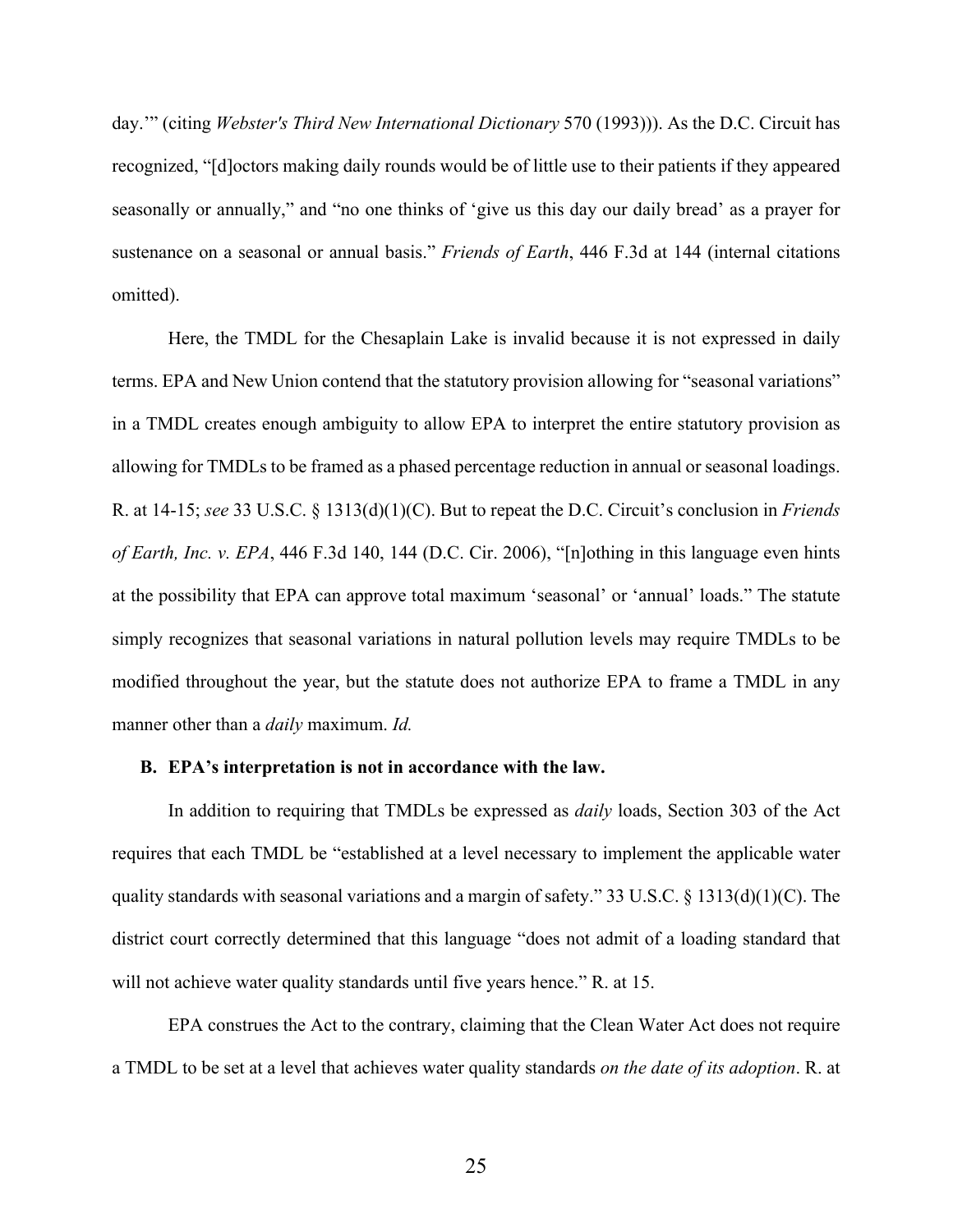15. In *Nat. Res. Def. Council, Inc. v. Muszynski*, 268 F.3d 91, 98-99 (2d Cir. 2001), the Second Circuit utilized similar reasoning, refusing to conclude that "Congress intended that such farranging agency expertise be narrowly confined in application to regulation of pollutant loads on a strictly daily basis." This argument, however, was rejected in *Friends of the Earth*; indeed, "EPA may not avoid the Congressional intent clearly expressed in the text simply by asserting that its preferred approach would be better policy," nor can the agency ignore "a statute's plain language simply because the agency thinks it leads to undesirable consequences in some applications." *Friends of the Earth*, 446 F.3d at 145 (internal quotation marks omitted). This is especially true when "all the other evidence from the statute points the other way." *U.S. Nat'l Bank of Oregon v. Indep. Ins. Agents of Am., Inc.*, 508 U.S. 439, 455 (1993). Therefore, EPA must adhere to the plain language of the Clean Water Act, which requires TMDLs to be "established at a level necessary to implement the applicable water quality standards" on the date of adoption. 33 U.S.C.  $§ 1313(d)(1)(C).$ 

Moreover, EPA also failed to express the TMDL as the maximum amount of pollutant that the Chesaplain Lake could *receive*, a require established by EPA's own regulations*.* 40 C.F.R. § 130.2 (defining the components of a TMDL as "portions of the receiving water's loading capacity," and defining "loading capacity" as the "*greatest amount of loading that a water can receive without violating water quality standards*" (emphasis added)). In *Nat. Res. Def. Council, Inc. v. EPA*, 301 F. Supp. 3d 133, 142 (D.D.C. 2018), the District Court for the District of Columbia set aside a TMDL that was "expressed as the quantity of trash that must be captured or removed for the waterbody to achieve the narrative criteria," rather than the maximum amount of trash that could enter the waterbody. Along these lines, this Court should affirm the district court's decision to vacate the Chesaplain Lake TMDL because the TMDL is expressed as a proportional reduction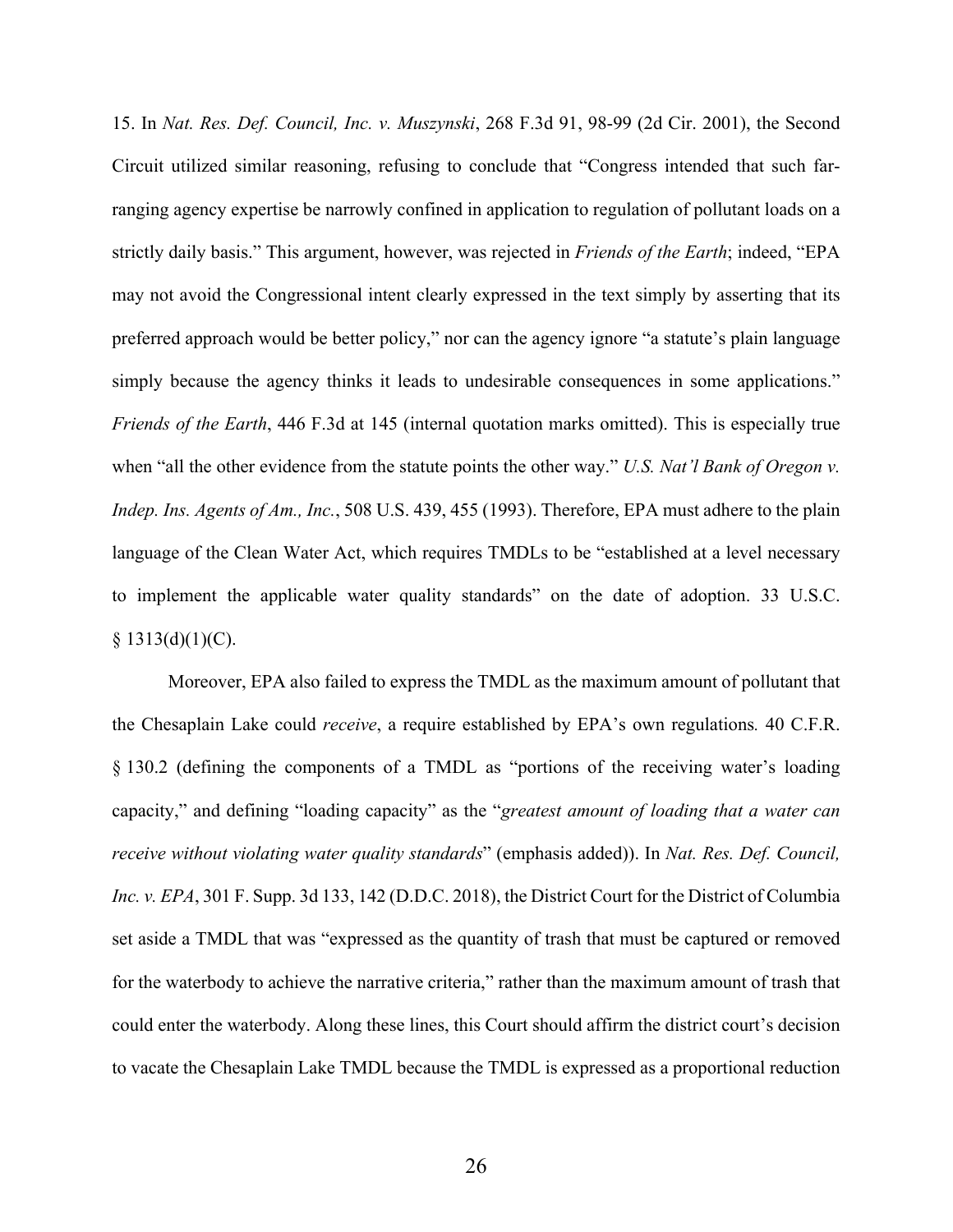in phosphorous pollution, rather than as a maximum amount of pollutant that may enter the body, and this Court should otherwise set aside the TMDL because it is not expressed as a *daily* limit on pollution.

## **IV. EPA Reasonably Administers the Clean Water Act by Requiring States to Provide Reasonable Assurances that Nonpoint Sources can Implement Best Management Practices (BMPs) to Decrease Their Load Allocations Before Granting Less Stringent Wasteload Allocations as a Tradeoff.**

In addition to requiring that EPA or States establish TMDLs for any impaired waters, Section 303 of the Clean Water Act impliedly authorizes EPA to promulgate regulations outlining how TMDLs must be implemented. Pursuant to that authority, EPA promulgated 40 C.F.R. § 103.2(i), which allows for less stringent WLAs when nonpoint sources can decrease their daily effluent discharges through Best Management Practices (BMPs). The ambiguity related to EPA's role in reviewing submitted TMDLs made it appropriate for the agency to promulgate regulations, rules, and guidance indicating how it would evaluate TMDLs. *Chevron, U.S.A., Inc. v. Nat. Res. Def. Council, Inc.*, 467 U.S. 837, 842-45 (1984); *see* 33 U.S.C. § 1251 (authorizing EPA to "prescribe such regulations as are necessary to carry out" its statutory functions); *see, e.g., Lopez v. Davis*, 531 U.S. 230, 243-244 (2001). And 40 C.F.R. § 130.2(i) represents a reasonable construction of the statute that this Court should afford deference. *Chevron,* 467 U.S. at 842-45.

## **A. EPA's regulation, which clearly requires reasonable assurances, deserves deference**

To preserve the far-reaching enforcement discretion provided by Congress through statutes, agencies often build ambiguities into their implementing regulations by employing broad terms like "practicable." *Kisor v. Wilkie*, 139 S.Ct. 2400, 2448-49 (2019) (Kavanaugh, J., concurring). Nevertheless, an agency's interpretation of a genuinely ambiguous statute must "come within the zone of ambiguity the court has identified after employing all its interpretive tools" before a court will apply *Auer* deference. *Id.* at 2415-16 (majority opinion). Put another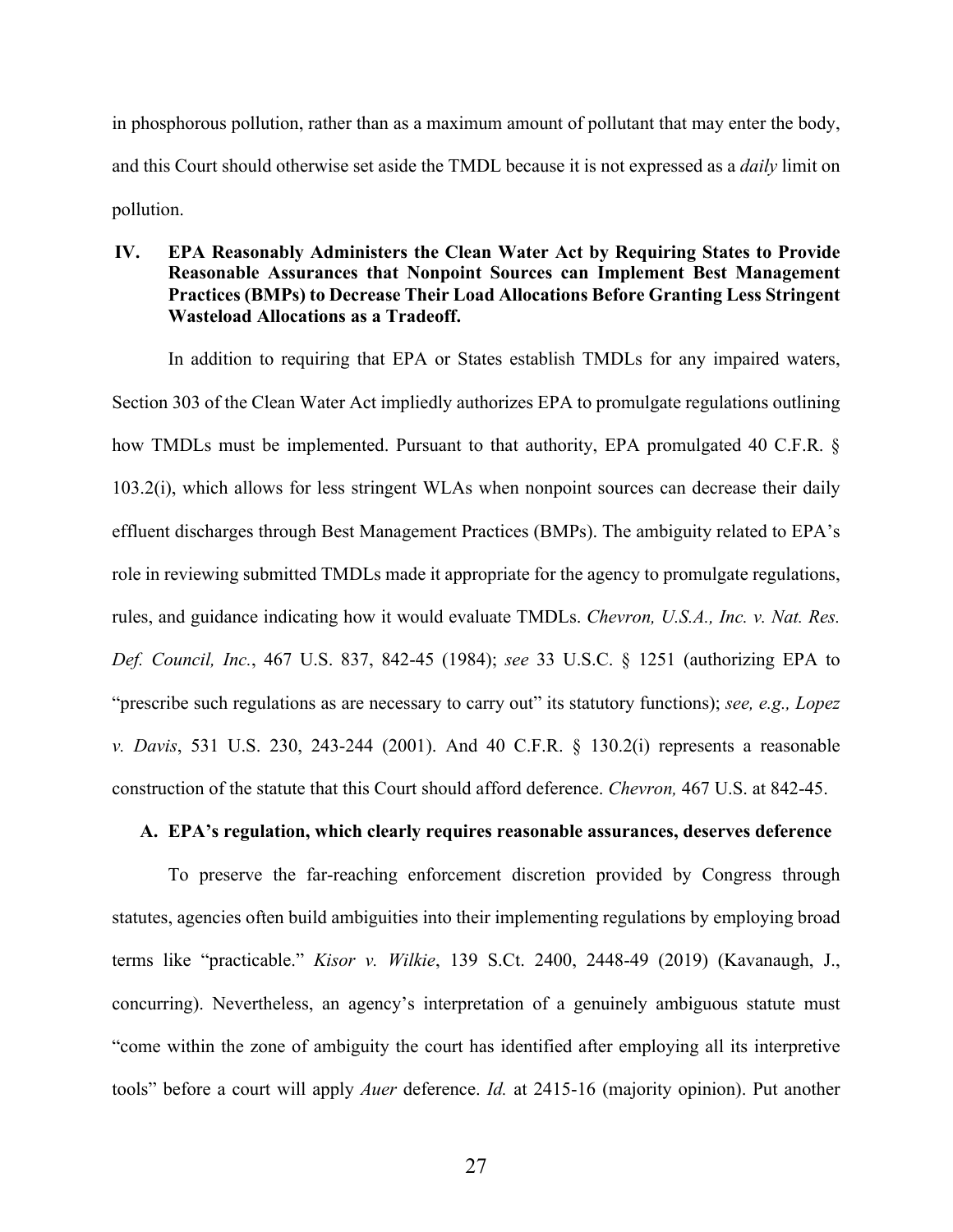way, EPA is only permitted to "choose among the options allowed by the text of the rule." *Id.* at 2449 (Kavanaugh, J., concurring).

Pursuant to 40 C.F.R. § 130.2(i), "[i]f Best Management Practices (BMPs) or other nonpoint source pollution controls make more stringent load allocations practicable, then waste load allocations can be made less stringent." Though not defined by this regulation, something is "practicable" when it is "reasonably capable of being accomplished; feasible in a particular situation," BLACK'S LAW DICTIONARY (11th ed. 2019). But the regulation does make clear that less stringent WLAs are justifiable only when BMPs or other nonpoint source pollution controls will actually lessen pollution from nonpoint sources. Here, the reasonable assurances standard reflects EPA's attempt to eliminate ambiguity created by use of the term practicable without straying outside of the regulation's zone of ambiguity. *See Am. Farm Bureau Fed'n v. EPA*, 792 F.3d 281, 300 (3d Cir. 2015) ("This requirement made sure that the EPA could exercise 'reasoned judgment' in evaluating the states' proposed standards and was thus consistent with the Clean Water Act.").

The reasonable assurances standard is EPA's thorough answer to a vexing question posed by 40 C.F.R. § 130.2(i): How can EPA provide for tradeoffs between WLAs, which it has the power to enforce, and LAs, which are overseen by states, without compromising the integrity of the TMDL process? *See Brief for Amici Curiae Law Professors, Craig N. Johnston, et al.* at 26- 28, Am. Farm Bureau Fed'n v. EPA, 792 F.3d 281 (3d Cir. 2015) (No. 13-4079). And this straightforward rationale has consistently been applied by EPA when the agency reviews TMDLs and broader Watershed Improvement Plans (WIPs). *See* EPA, CHESAPEAKE BAY TMDL, SECTION 7: REASONABLE ASSURANCE AND ACCOUNTABILITY FRAMEWORK, at 7-2 (Dec. 29, 2010); *see also Entergy Corp. v. Riverkeeper, Inc.*, 556 U.S. 208, 224 (2009) (recognizing that "it surely tends to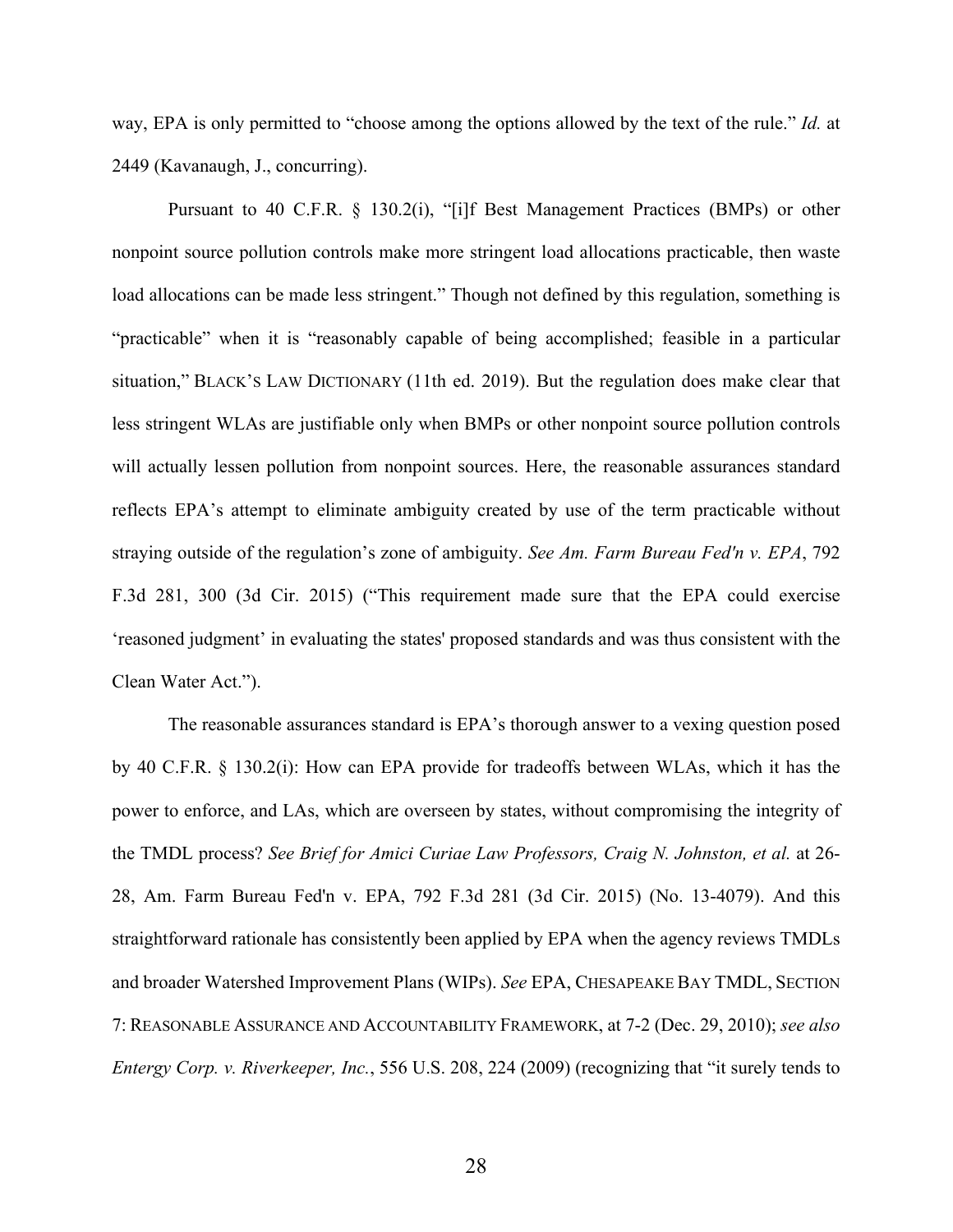show that the EPA's current practice is a reasonable and hence legitimate exercise of its discretion" when EPA had consistently applied said practice). Finally, and crucially, the standard aligns with the text, history, structure, and purpose of the regulation. Specifically, it articulates the inescapable requirement that, within the context of a TMDL, tradeoffs between LAs and WLAs can only be practicable if the applicable nonpoint source controls actually exist, whether in plan or in practice.

Though 40 C.F.R. § 130.2(i) leaves room for EPA to contemplate control measures that might ultimately be ineffective or even unrealized, it does not allow for those which are merely hypothetical. The "zone of ambiguity" created by the regulation stops at the threshold between the practicable and the merely aspirational. *See Kisor v. Wilkie*, 139 S.Ct. 2400, 2415 (2019). Indeed, the regulation's stated purpose supports the assertion that more stringent LAs are "practicable" only when proposed nonpoint source controls are more than theoretical. EPA, *Water Quality Planning and Management*, 50 Fed. Reg. 1773, 1774 (Jan. 11, 1985) (explaining that EPA's regulation aimed to "ensure that State, areawide, interstate, local, and regional water quality agencies can implement individually effective water quality programs"). This interpretation accords with the notion that TMDLs are "informational tools that allow the states to proceed from the identification of waters requiring additional planning to the required plans." *Pronsolino v. Nastri*, 291 F.3d at 1129. Indeed, the Clean Water Act "envisions EPA's role in managing nonpoint source pollution and groundwater pollution as limited to studying the issue, sharing information with and collecting information from the States, and issuing monetary grants." *Cty. of Maui v. Hawaii Wildlife Fund*, 140 S. Ct. 1462, 1471 (2020).

Because of EPA's limited role in the process of implementing a state's TMDL, the agency "is not required to and does not approve TMDL implementation plans." EPA, GUIDELINES FOR REVIEWING TMDLS UNDER EXISTING REGULATIONS ISSUED IN 1992 at 5 (2002); EPA, GUIDANCE

29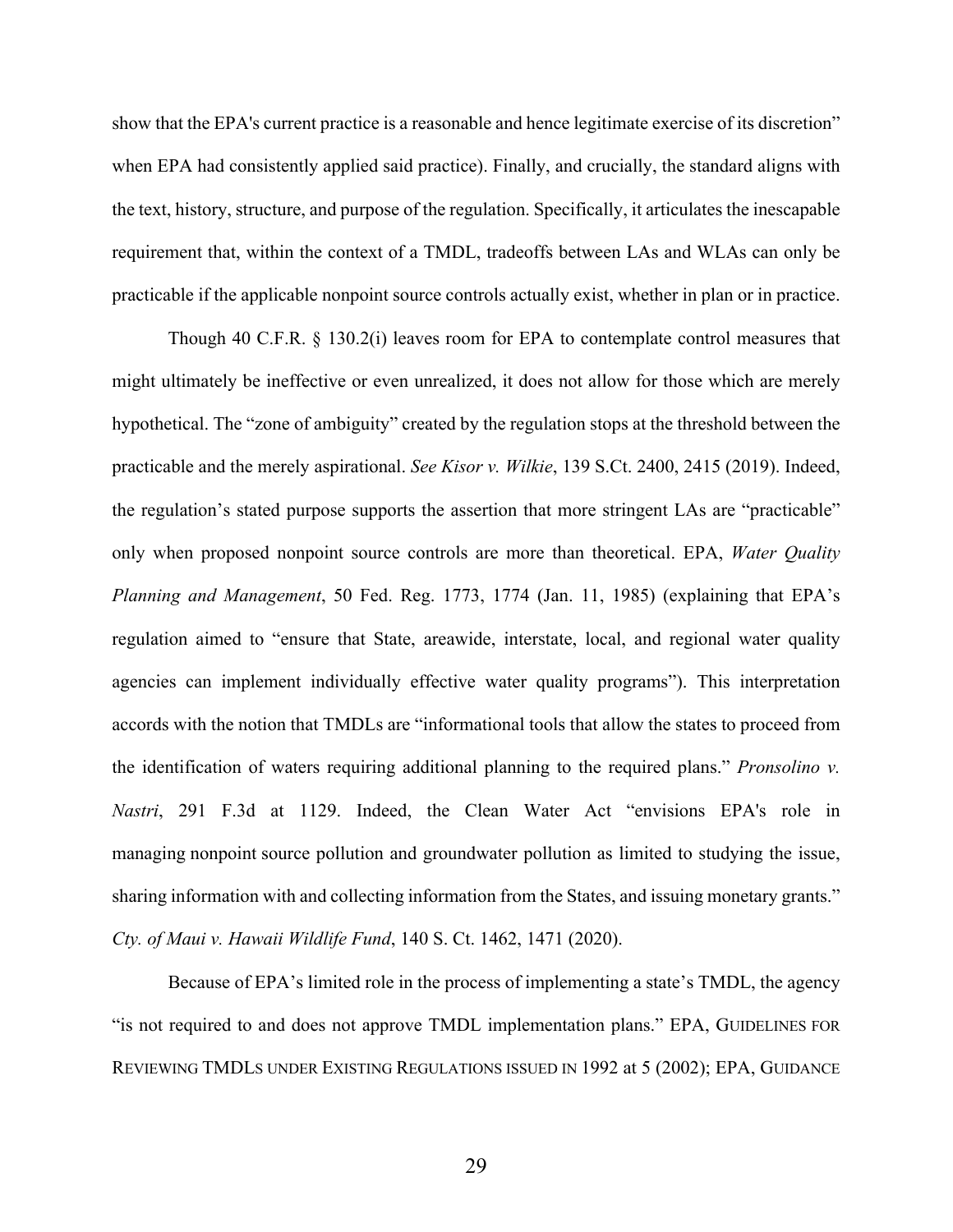FOR WATER QUALITY-BASED DECISIONS: THE TMDL PROCESS at 22 (1991) ("Under the CWA, the only federally enforceable controls are those for point sources through the NPDES permitting process."). Nonetheless, Section 303(d) of the Clean Water Act requires EPA to evaluate TMDLs for waterbodies that are polluted by both point and nonpoint sources. 33 U.S.C. § 1313(d)(1)(C). And if EPA is to effectively analyze a state's TMDL and potentially approve less stringent WLAs, "there must be reasonable assurances that nonpoint source reduction will in fact be achieved." EPA, GUIDANCE FOR WATER QUALITY-BASED DECISIONS: THE TMDL PROCESS at 22 (1991). The alternative, blind acceptance of a state's TMDL, not only renders the entire TDML process a theoretical exercise, but it also compromises—and even negates—EPA's ability to fulfill its statutory duty. *Am. Farm Bureau Fed'n v. EPA*, 792 F.3d 281, 300 (3d Cir. 2015). Thus, EPA's interpretation can only be construed to support the reasonable assurances standard, and the purpose and structure of the Clean Water Act and EPA's implementing regulation foreclosed any interpretation to the contrary.

## **B. EPA's reasonable assurances standard was issued pursuant to Congressional authority and in a manner that deserves deference.**

When evaluating the applicability of the reasonable assurances standard in this case, the district court refused to defer to the standard, claiming that "the 'reasonable assurance' standard has never been adopted by EPA through notice-and-comment rulemaking, and accordingly receives no deference." R. at 16. Not only is this conclusion contrary to law, but it also misconstrues the facts in this case.

Importantly, EPA *has* issued its interpretation that reasonable assurances are a necessary requirement for allocation tradeoffs within a TMDL through notice-and-comment rulemaking. Though the interpretation initially took the form of a guidance document, EPA, GUIDANCE FOR WATER QUALITY-BASED DECISIONS: THE TMDL PROCESS (1991), EPA clarified that this standard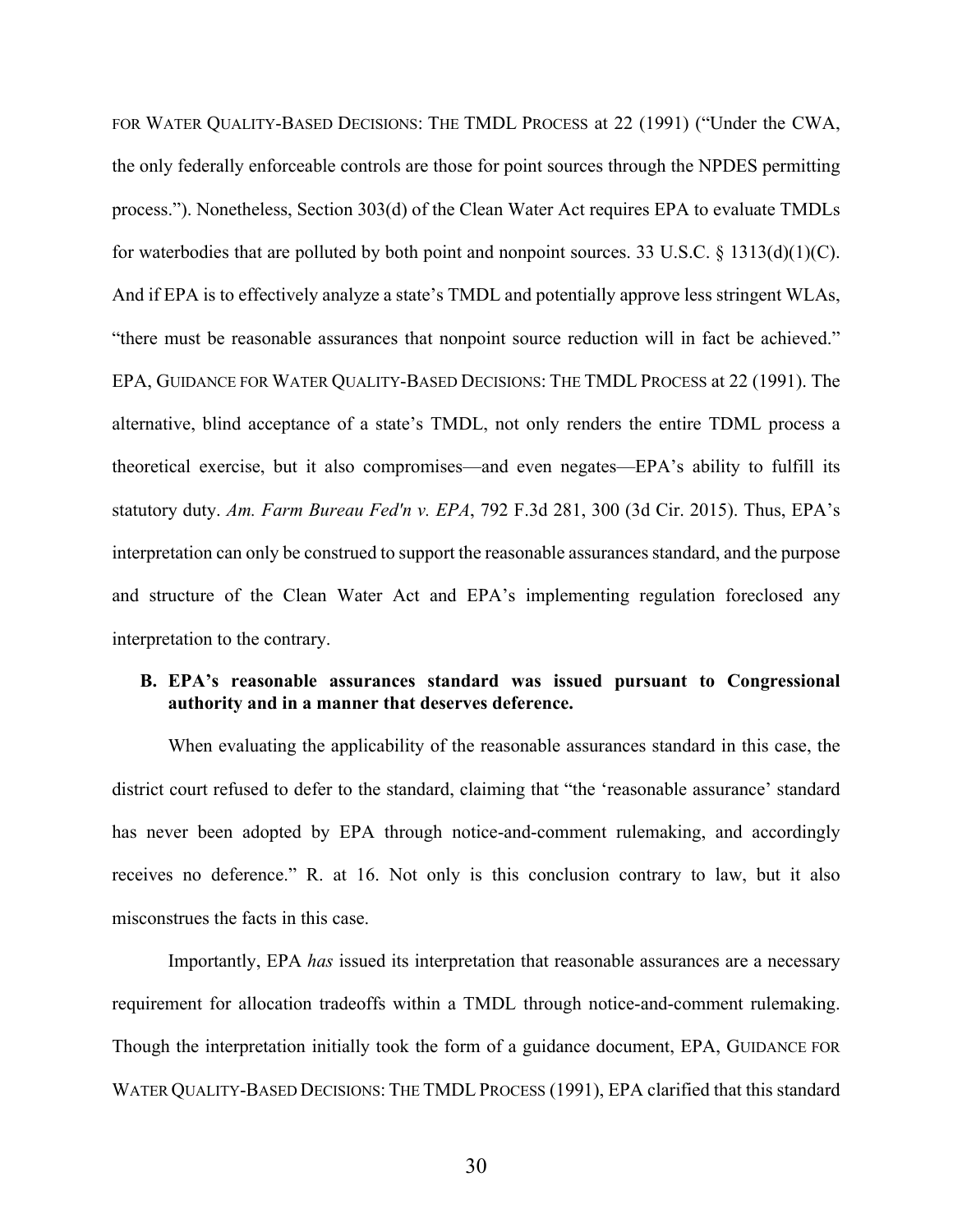still applies when publishing a final rule related to the regulation of tribal nations under the Clean Water Act.1 *See* EPA, *Treatment of Indian Tribes in a Similar Manner as States for Purposes of Section 303(d) of the Clean Water Act*, 81 Fed. Reg. 65,901, 65,905 (Sept. 26, 2016). In that final rule, EPA explicitly states that "[w]here a TMDL makes allocation tradeoffs between point and nonpoint sources, the TMDL record must also demonstrate 'reasonable assurance' that the nonpoint source allocations will be achieved." *Id.* Because the reasonable assurance framework appears in guidance and a final rule that underwent notice-and-comment, it was clearly issued in a manner meant to have the force of law, and this Court should afford the interpretation *Auer* deference. *United States v. Mead Corp.*, 533 U.S. 218, 229 (2001). The standard has provided States with clear guidelines and been subjected to comment from diverse stakeholders, and thus reflects the agency's reasoned judgment and merits deference. *Id*. at 227.2

## **C. EPA's interpretation advanced as part of this litigation does not merit any deference.**

EPA's current interpretation is contrary to the specific and consistent view of the regulation advanced over the last three decades, where the agency has repeatedly articulated and required the need for reasonable assurances of nonpoint source controls. "Sudden and unexplained change, or change that does not take account of legitimate reliance on prior interpretation, may be arbitrary,

<sup>&</sup>lt;sup>1</sup> EPA also reiterated this interpretation in 1997 and 2002, though neither instance involved notice-and-comment rulemaking. *See* Memorandum from Bob Perciasepe, EPA Assistant Administrator, "New Policies for Establishing and Implementing Total Maximum Daily Loads (TMDLs)" ("Our current regulations, guidance, and policies remain unchanged regarding implementation of TMDLs for those waters impaired by point sources or by a blend of point and nonpoint sources in which point sources dominate."); EPA, GUIDELINES FOR REVIEWING TMDLS UNDER EXISTING REGULATIONS ISSUED IN 1992 (2002).

<sup>2</sup> If this Court determines that *Auer* deference is inapplicable, the reasonable assurances standard should still be given persuasive weight pursuant to the Supreme Court's holding in *Skidmore v. Swift & Co.*, 323 U.S. 134 (1944), because the interpretation embodies the sum of the agency's expertise and experience. EPA has consistently affirmed the reasonable assurances standard through guidance and final rules, and EPA has never issued or applied a different standard, despite developing tens of thousands of TMDLs since the standard was first issued. EPA, *Treatment of Indian Tribes in a Similar Manner as States for Purposes of Section 303(d) of the Clean Water Act*, 81 Fed. Reg. 65,901, 65,905 (Sept. 26, 2016); EPA, GUIDANCE FOR WATER QUALITY-BASED DECISIONS: THE TMDL PROCESS at 22 (1991); *see also* EPA OFFICE OF INSPECTOR GENERAL, TOTAL MAXIMUM DAILY LOAD PROGRAM NEEDS BETTER DATA AND MEASURES TO DEMONSTRATE ENVIRONMENTAL RESULTS, REPORT NO. 2007-P-00036, at 3 (Sept. 19, 2007) (explaining that EPA and states developed over 24,000 TMDLs between 1985 and 2006).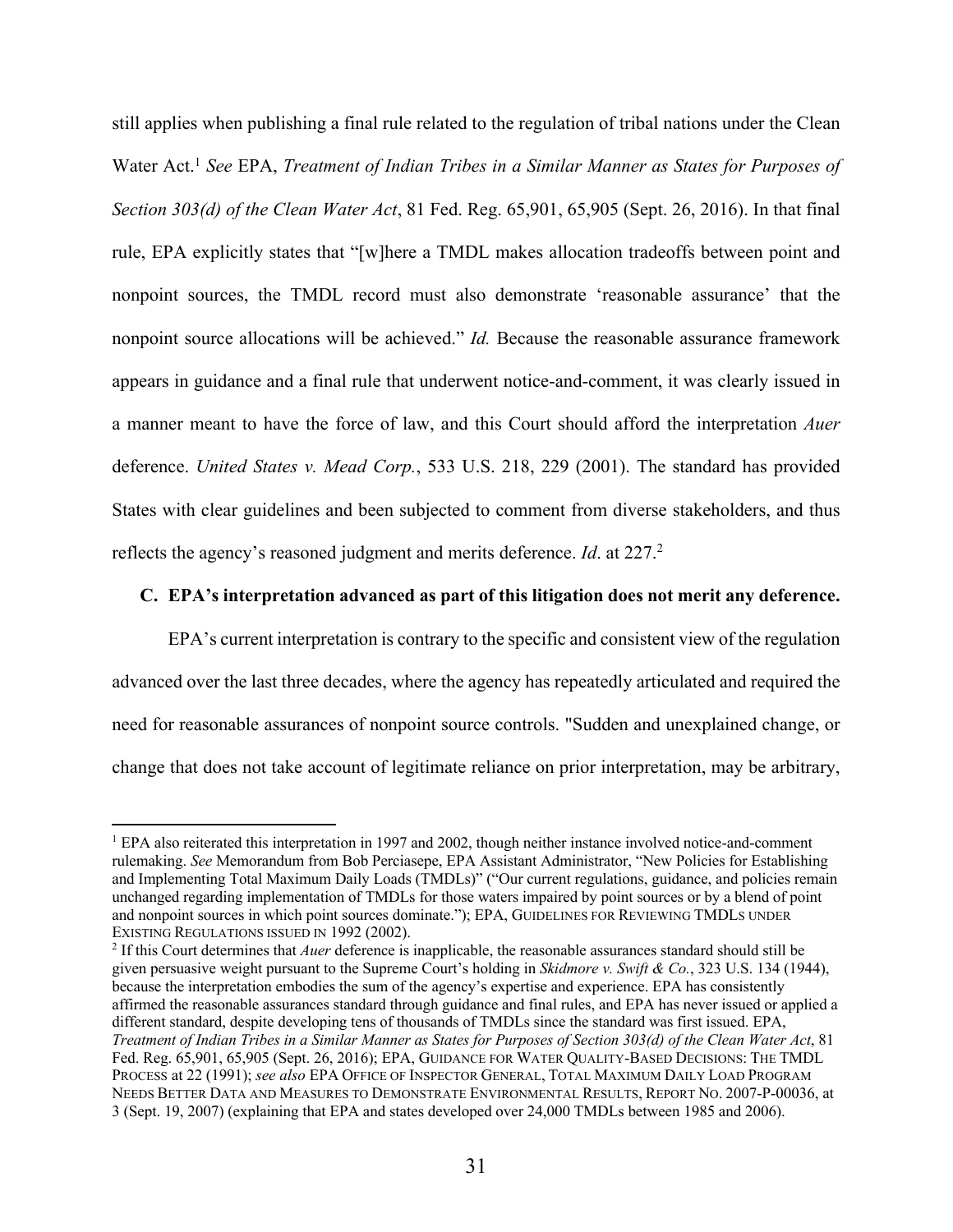capricious [or] an abuse of discretion," and therefore unworthy of deference. *Smiley v. Citibank (S.D.), N.A.*, 517 U.S. 735, 742 (1996) (internal quotation marks and citations omitted). While the agency has discretion to change its position "within the limits of reasoned interpretation if it adequately justifies the change," nothing in the record indicates EPA has explained the departure from its previous process. *Nat'l Cable & Telecomm. Ass'n. v. Brand X Internet Services*, 545 U.S. 967, 1000 (2005). Morever, agency's are not permitted to "depart from a prior policy sub silentio or simply disregard rules that are still on the books." *F.C.C. v. Fox Television Stations, Inc.*, 556 U.S. 502, 515 (2009). Such unexplained changes in an agency's interpretation do not reflect the agency's "fair and considered judgment." *Auer v. Robbins*, 519 U.S. 452, 462 (1997). Indeed, "[d]eference to what appears to be nothing more than an agency's convenient litigating position would be entirely inappropriate." *Bowen v. Georgetown Univ. Hosp.*, 488 U.S. 204, 212–13 (1988).

Here, EPA approved the Lake Chesaplain TMDL with no specification of "whether or how the proposed BMP measures would be enforced." R. at 10. Given that EPA has given the reasonable assurances standard controlling weight as recently as 2016, EPA's decision to approve the TMDL for Chesaplain Lake is inexplicable. *See* EPA, Treatment of Indian Tribes in a Similar Manner as States for Purposes of Section 303(d) of the Clean Water Act, 81 Fed. Reg. 65,901, 65,905 (Sept. 26, 2016). EPA's new position is "wholly unsupported by regulations, rulings, [and] administrative practice," and it merits no deference. *Bowen*, 488 U.S. at 212–13. And EPA's litigating position does not fall "within the bounds of reasonable interpretation" and thus merits no deference. *City of Arlington v. F.C.C.*, 569 U.S. 290, 296 (2013). EPA is simply proffering a *posthoc* rationalization to justify the agency's failure to undertake the practicability analysis of the tradeoffs that is required by 40 C.F.R. § 130.2(i) and the reasonable assurances standard.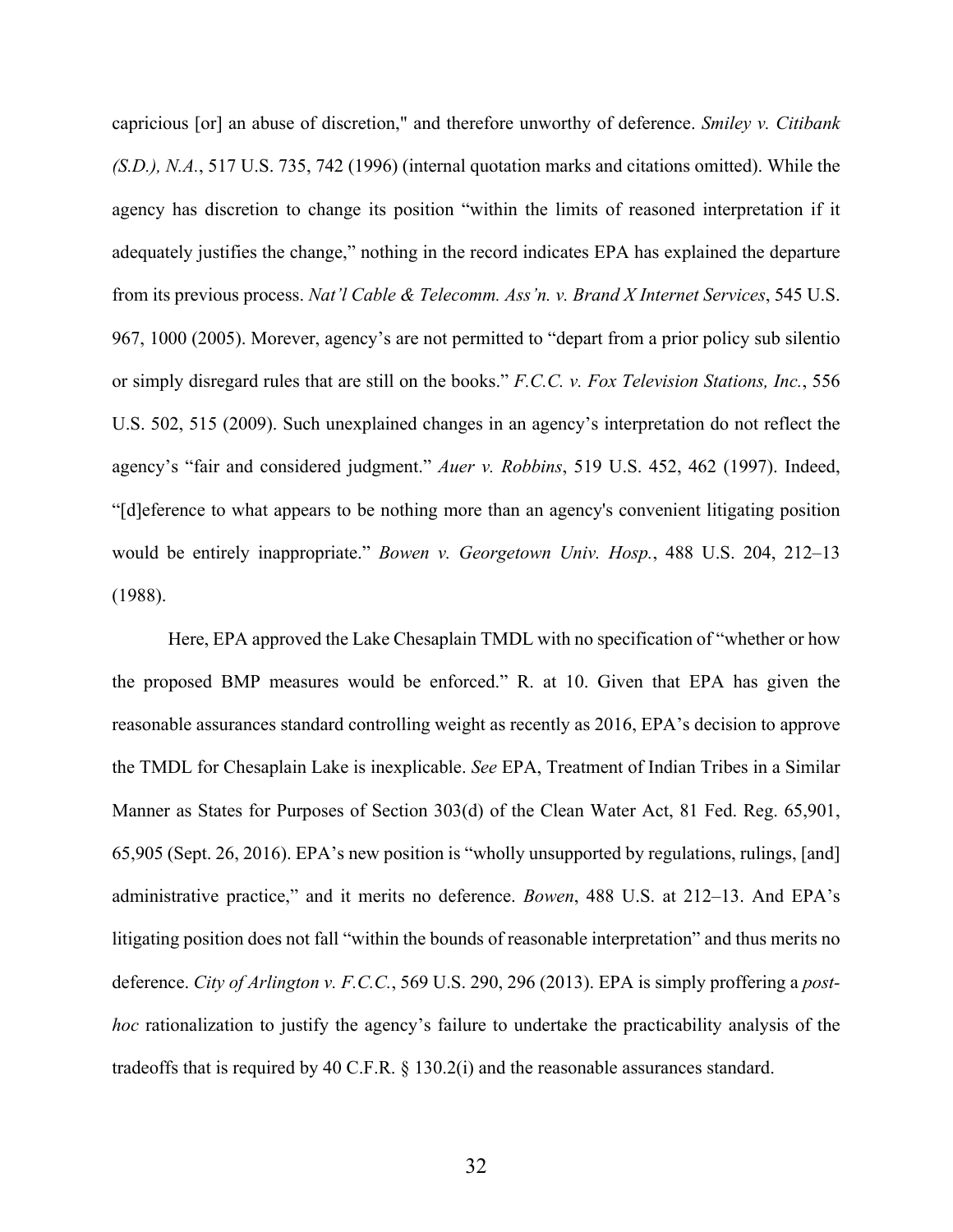Indeed, in the two years since the TMDL was adopted, New Union has taken no steps to require BMPs from nonpoint sources. R. at 10. EPA's decision to allow for tradeoffs between LAs and WLAs without reasonable assurances of nonpoint source controls turned the TMDL process into a theoretical exercise. By determining it could perform its informational role without evaluating the validity of its information, EPA abdicated its responsibility under the Clean Water Act and frustrated the ability of the Lake Chesaplain TMDL to meet its § 303(d) goal to implement applicable water standards. Instead, EPA effectively adopted the position that "Congress intended the Clean Water Act to authorize states to propose ineffectual nonpoint source pollution control measures with impunity, forever." See *Brief for Amici Curiae Nat'l Parks Conserv. Ass'n, et al.* at 25, Am. Farm Bureau Fed'n v. EPA, 792 F.3d 281 (3d Cir. 2015) (No. 13-4079). Because it omitted the "reasoned analysis" required by the regulation and reiterated by subsequent enforcement, EPA's determination to suggest nonpoint source BMPs as an offset to point source reductions without reasonable assurances is arbitrary and capricious. *Rust v. Sullivan*, 500 U.S. 173, 186-87 (1991) (deferring to the Secretary of Health and Human Services" interpretation, because "the Secretary amply justified his change of interpretation with a "reasoned analysis"). This is not a reasonable interpretation of the regulation and thus EPA's approval of the Lake Chesaplain TMDL must be vacated.